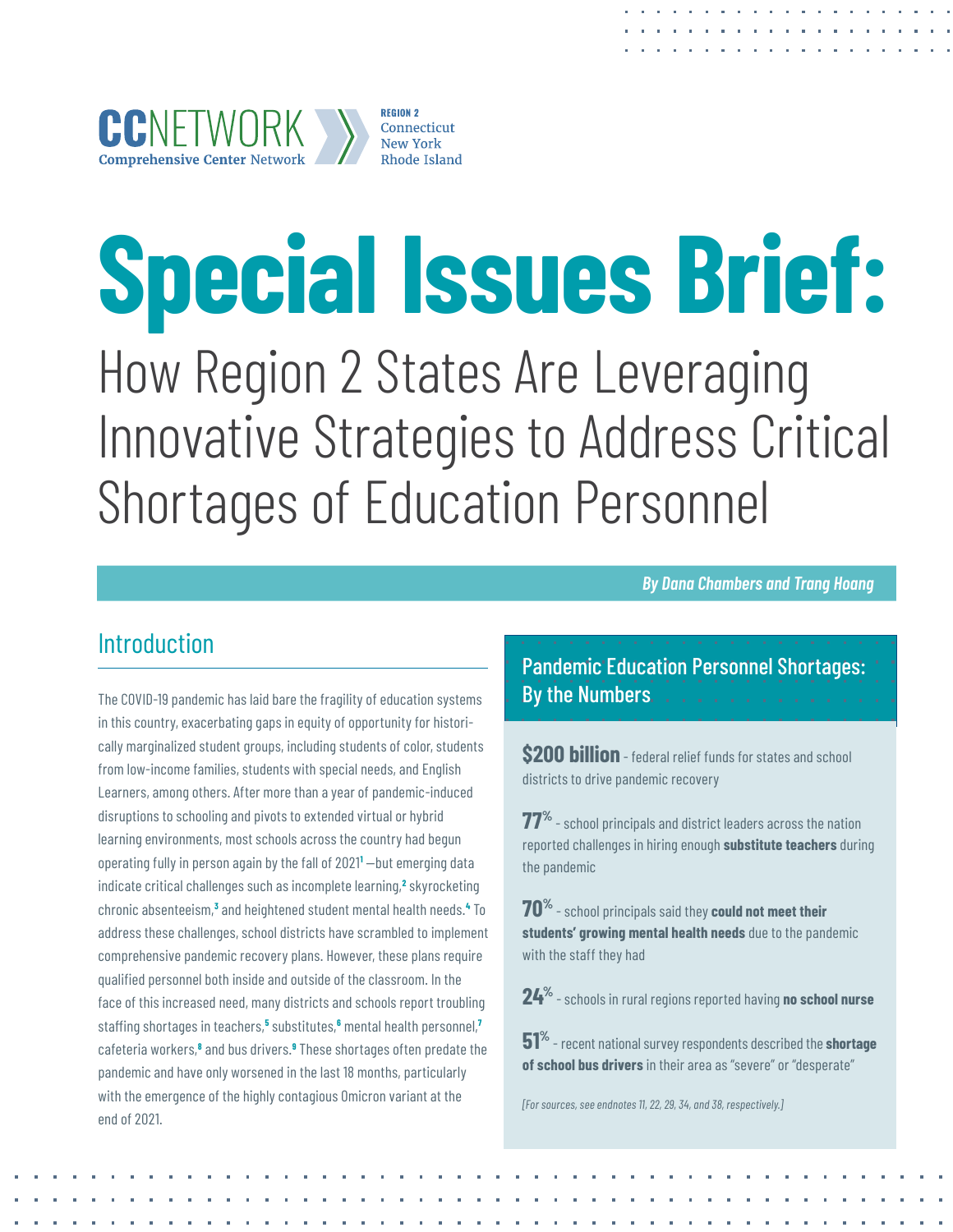<span id="page-1-0"></span>**Without consistent access to these key personnel, districts may not have the human resources they need to effectively implement comprehensive recovery plans to address critical student needs, not to mention the staff to keep schools operating in person**. **[10](#page-12-0)**

To help meet the growing needs resulting from the pandemic, the federal government has infused nearly \$200 billion in federal relief funds**[11](#page-12-0)** into state and district school systems, with significant flexibility on how to use the funds to drive recovery. While conventional wisdom cautions against using one-time funds for personnel, U.S. Education Secretary Miguel Cardona recently encouraged school systems to leverage these federal funds to address staffing gaps through hiring and pay raises.**[12](#page-12-0)** Some school systems are exploring how to make sustainable investments in human resources to meet short-term needs—a recent national scan by Future Ed of a sample of COVID relief spending plans found that more than half of sampled districts plan to use the funds on "hiring or rewarding teachers, academic specialists, or guidance counselors."**[13](#page-12-0)**

**This brief provides an overview of the education workforce shortage trends both nationally and in Region 2 states (Connecticut, New York, and Rhode Island). The brief also highlights examples of how Region 2 states are innovating to address these shortages and provides additional considerations for strategies to address shortages in both the short term and the long term.** 

## National Staffing Shortages

**Classroom teachers. Teacher shortages predate the pandemic, with dropping rates of enrollment in teacher preparation programs[,14](#page-12-0) leaky teacher production pipelines (i.e., sharp drop-offs between matriculation and graduation, completion and licensure, and licensure and hiring)[,15](#page-12-0) and high attrition rates[.16](#page-13-0)** A Learning Policy Institute report found teacher attrition rates were 50 percent higher in Title I schools, which serve greater numbers of students of color and students from low-income families, than in non-Title I schools.**[17](#page-13-0)** Recent research regarding the impact of the pandemic on existing teacher shortages points to a continued decrease in the supply of incoming teachers as well as increases in early retirement and resignations.**[18](#page-13-0)** Many reports (as well as anecdotal evidence) have highlighted the challenges teachers have had to endure during the pandemic, including longer hours,

inadequate support, additional burdens in enforcing safety guidelines and addressing lost instructional time, and strains on mental health.**[19](#page-13-0)**

**Substitute teachers. Substitute teachers have been in high demand during the pandemic, and the need grew even faster after schools reopened.** COVID-19 protocols and precautions requiring teachers to quarantine after virus exposure or the emergence of mild symptoms have caused school administrators to scramble to identify adequate substitute teacher coverage.**[20](#page-13-0)** Vaccine mandates in many states also put many teachers out of their classroom due to noncompliance, which again required substitutes to fill in for unvaccinated teachers and other staff.**[21](#page-13-0)** An *Education Week* survey reveals that 77 percent of school principals and district leaders across the nation reported challenges in hiring enough substitutes during the pandemic, shortages that have been more challenging than those of any other staffing positions (including bus drivers, full-time teachers, paraprofessionals, and custodians).**[22](#page-13-0)** The shortages have been so severe that some districts have had to temporarily close classrooms or revert to virtual learning.**[23](#page-13-0)** Some states, districts, and schools have adopted the "all-hands-on-deck" process by deploying central office staff to fill in wherever they can**[24](#page-13-0)** or by waiving certain standards for substitutes (standards that are already lower than those for full-time teachers).**[25](#page-13-0)** However, these approaches may raise concerns over quality and consistency of instructional supports for students.**[26](#page-13-0)**

Seventy-seven percent of school principals and district leaders across the nation reported challenges in hiring enough substitutes during the pandemic, shortages that have been more challenging than those of any other staffing positions (including bus drivers, full-time teachers, paraprofessionals, and custodians).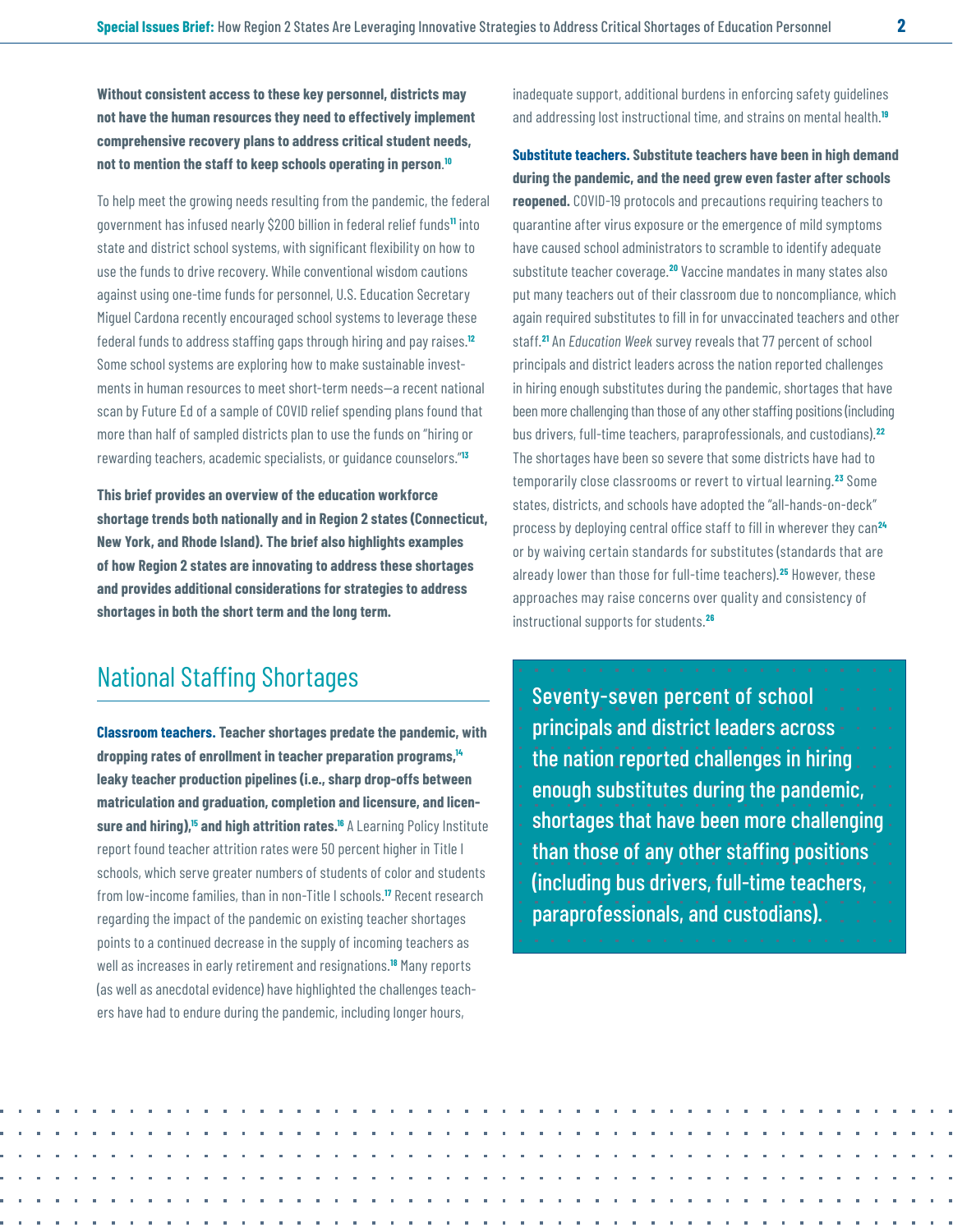<span id="page-2-0"></span>**School-based mental health personnel. The pandemic has impacted not just academics but also the broader health and well-being of students, increasing the need for mental health staffing that was already in short supply.** Studies show the COVID-19 pandemic has had adverse psychological and social effects for children and adolescents, such as higher rates of depression and lower development of social and emotional skills. **[27](#page-13-0)** Nationally, the number of young children and adolescents going to the emergency room because of a mental health crisis has increased substantially during the pandemic, according to the U.S. Centers for Disease Control and Prevention. These alarming rates of behavioral health needs have come in the midst of an already severe mental health personnel shortage that school systems have long struggled with (see Table 1).**[28](#page-13-0)** According to a survey conducted early in 2021 by the National Association of Elementary School Principals, nearly 70 percent of school principals said they could not meet their students' growing mental health needs due to the pandemic with the staff they had.**[29](#page-13-0)**

#### Table 1. Lack of support staff in schools to serve students' growing physical and mental health needs existed before the pandemic

| <b>Ratio</b>                        | <b>Recommended</b> | <b>Actual National</b><br><b>Average</b> |
|-------------------------------------|--------------------|------------------------------------------|
| <b>School Psychologist: Student</b> | 1:500              | 1:1.526                                  |
| <b>School Counselor: Student</b>    | 1:250              | 1.444                                    |
| Social Worker: Student              | 1:250              | 1:2,106                                  |

*Notes: The "Recommended" staffing ratios are what the National Association of School Psychologists, the American School Counselor Association, and the National Association of Social Workers recommend for serving general education students. The recommended ratios can change depending on the level of student needs. The "Actual National Average" ratios are from the 2015–16 federal Civil Rights Data Collection data.***[30](#page-13-0)**

**School nurses. With health screenings, testing and tracing policies, and quarantine requirements, the pandemic has ramped up the need for school-based health personnel, another area where schools have long struggled to maintain adequate ratios[.31](#page-14-0)** Even prepandemic, the National Association of School Nurses advocated for, at a minimum, one full-time nurse in each school building,**[32](#page-14-0)** but only about half of the nation's schools had a dedicated full-time nurse. A 2020 report from the National Center for Education Statistics brings attention to the fact that one fifth of high-poverty schools lacked even a part-time nurse.**[33](#page-14-0)** A 2018 study

published in the *Journal of School Nursing* reveals the critical lack of school nurses, especially in rural regions, where 23.5 percent of schools reported having no nurse, in comparison with 10.3 percent in urban areas.**[34](#page-14-0)** Nationally, the shortage of nurses—not just school nurses—has become so dire that the American Nurses Association has even urged the U.S. Department of Health and Human Services to declare the nurse staffing shortage a national crisis.**[35](#page-14-0)** Within that context, schools and districts have a hard time competing for qualified registered nurses due to a variety of reasons, including, but not limited to, having no direct pipeline to connect nurses to schools and having lower compensation for schoolbased nurses compared with compensation for nursing roles in hospitals and other settings.**[36](#page-14-0)**

**Bus drivers. Shortage issues are also a problem for positions that support schools, such as bus drivers.** School bus driver shortages have made national and local news throughout the pandemic, leading to bus delays and, in some cases, school closures.**[37](#page-14-0)** A recent survey conducted by The National Association for Pupil Transportation, the National Association of State Directors of Pupil Transportation Services, and the National School Transportation Association confirmed America's shortage of school bus drivers. Specifically, more than half of survey participants who included school administrators, transportation directors, bus drivers, mechanics, and other managers—described the driver shortage as "severe" or "desperate," especially in rural areas.**[38](#page-14-0)** Survey respondents also mentioned major hurdles in recruiting and retaining school bus drivers, which include low pay, licensing challenges, length of time to secure a commercial driver's license (CDL), lack of benefits, and insufficient work hours. The situation is so severe that the U.S. Department of Education recently announced a joint action with the

U.S. Department of Transportation to give states the option of temporarily waiving a portion of the CDL skills test in order to increase the number of qualified school bus drivers.**[39](#page-14-0)**

Fifty-one percent of respondents in a recent survey described their school bus driver shortage as "severe" or "desperate."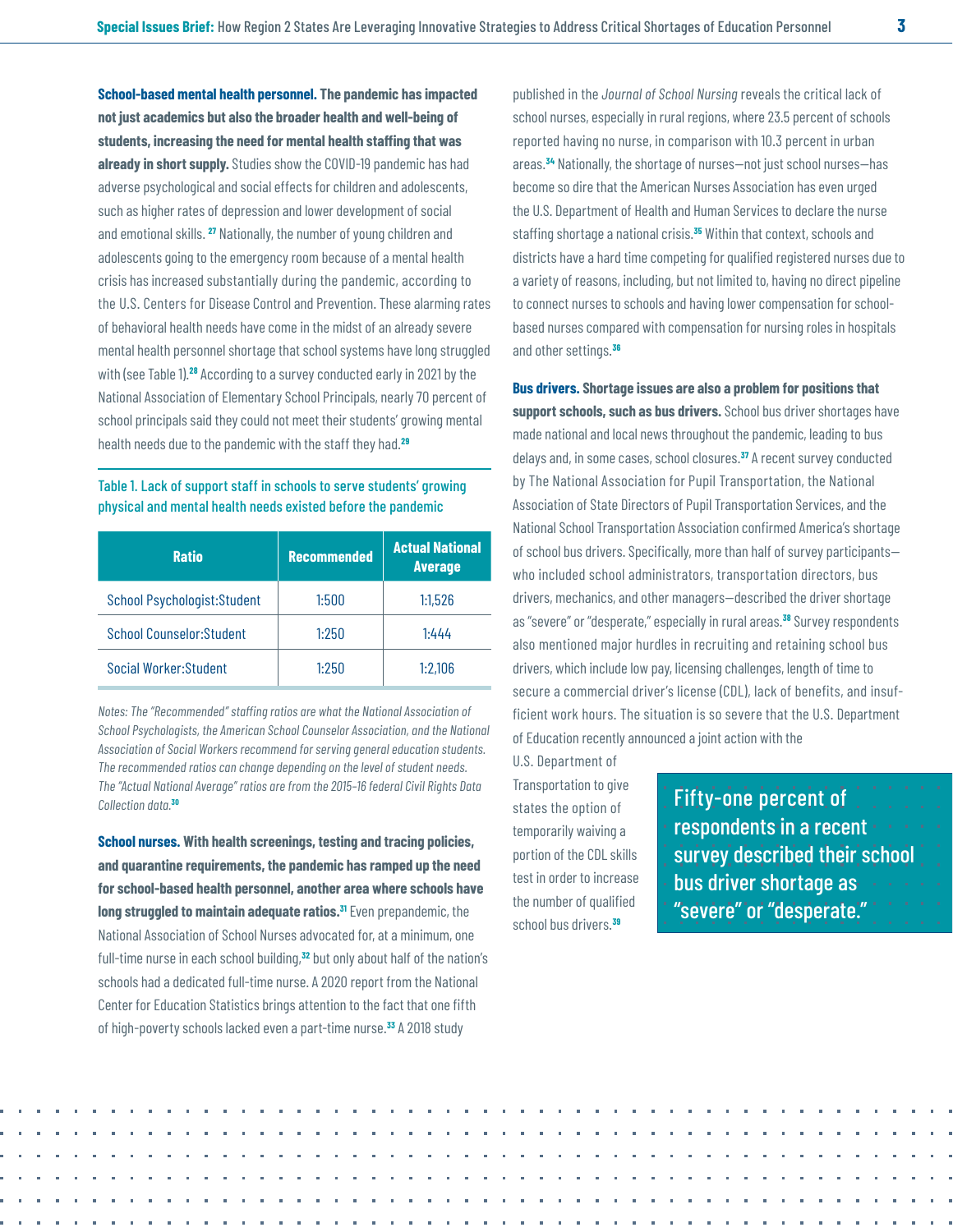# <span id="page-3-0"></span>Shortages in Region 2 States and Selected Strategies to Address the Shortages

**Staffing shortages in the states that the Region 2 Comprehensive Center serves (Connecticut, New York, and Rhode Island) reflect the national trends in many ways.** In fact, governors in all three states issued one or more executive orders to address various types of educator personnel crises for teachers, substitutes, and bus drivers.

**The region faces chronic teacher shortages in specific subject areas and specialties, including science, technology, engineering, and mathematics (STEM); special education; world languages; English as a Second Language (ESL) and bilingual education; and early childhood education—shortages that have worsened during the pandemic.** For example, a district vaccine mandate worsened teacher shortages in New York City, leading the district to deploy 1,000 central office staff to various school-based positions to fill in the vacancies.**[40](#page-14-0)** In Rhode Island, Providence Public School District reported the mass exodus of teachers to other districts before the 2021-22 school year started,**[41](#page-14-0)** which left many open positions filled by temporary substitute teachers.**[42](#page-14-0)**

In Connecticut, a worsening teacher shortage led Governor Ned Lamont to issue an executive order in January 2021 to relax restrictions on retired teachers returning to the classroom and enable them to continue receiving retirement benefits.**[43](#page-14-0)**

## **The American Rescue Plan Elementary and Secondary School Emergency Relief Fund (ARP ESSER) plans of all three Region 2 states note increased substitute teaching needs during the pandemic.**

Substitute shortages in Connecticut **[44](#page-14-0)** forced some schools to pivot to remote learning, then led to a December 2020 executive order that allowed districts more autonomy to waive certain requirements in hiring short-term substitute teachers.**[45](#page-14-0)** In New York, school districts have long struggled to find adequate daily and long-term substitute teachers, even before the pandemic. In 2019, the New York State School Boards Association reported that more than 60 percent of superintendents had difficulties finding qualified substitute teachers in all areas due to low pay or lack of preparation to deal with student behaviors.**[46](#page-15-0)**

## Spotlight on Selected Region 2 Strategies for Addressing Teacher and Substitute Shortages

**Connecticut's NextGen Educators Program.** The Connecticut State Department of Education partners with the School of Education and Professional Studies at Central Connecticut State University (CCSU) to bring cohorts of teacher candidates in to support K–12 classrooms. They work closely with The Black Leaders and Administrators Consortium and the Connecticut Association of Latino Administrators and Superintendents to connect each NextGen Educator with a professional mentor.**[47](#page-15-0)** For more information, see the initiative's [downloadable flyer](https://portal.ct.gov/-/media/SDE/Digest/2020-21/CCSU-NextGen-EducatorsFINAL.pdf), available online.

**New York Governor's proposals to address the teacher shortage.** 

In her January 2022 State of the State address, Governor Kathy Hochul announced several actions she plans in response to the school personnel shortage in the state. These include waiving the income limit for certain retirees (i.e., teachers, counselors, school bus drivers) to incentivize them to return to work, accelerating the teacher certification process, connecting a student service corps with community groups, building a state teacher residence program, upskilling teacher support staff in the certification process, and increasing K–12 education funding.**[48](#page-15-0)**

**Rhode Island Governor's Executive Order to rehire retired teachers.** In efforts to address state teacher shortages, Governor Daniel McKee signed an executive order that allowed retired teachers to return to the workforce without forfeiting their pensions.**[49](#page-15-0)**

*For more Region 2 examples, see the appendix.* 

**The region also struggles with shortages of school-based mental health staff, with needs increasing in the wake of the pandemic.**  The New York City Department of Education announced the use of an expanded city budget flush with state and federal cash to hire 500 new social workers along with new counselors and school psychologists.**[50](#page-15-0)** This ambitious hiring campaign lured social workers away from local nonprofit clinics to similar jobs with higher pay, leading to a staffing crisis at those school-based nonprofit mental health clinics.**[51](#page-15-0)** Worse still, these zero-sum recruitment strategies happened on top of a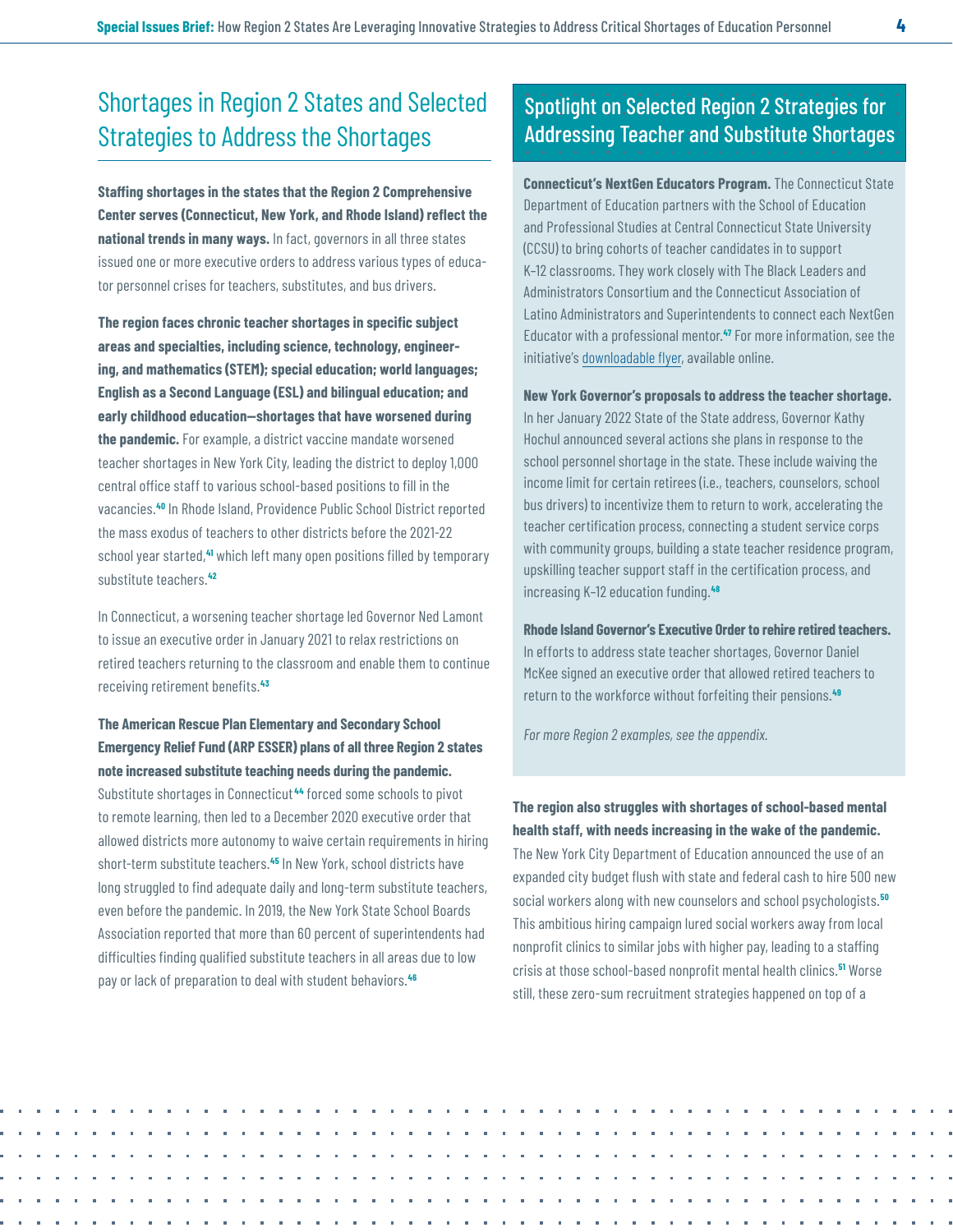<span id="page-4-0"></span>long-standing shortage of psychologists as well as other mental health workers in the state even before the pandemic, particularly in small, rural districts.**[52](#page-15-0)** In Connecticut, the role of school psychologist is also recognized among the statewide shortage area designations, as reported in both the state's ARP ESSER plan**[53](#page-15-0)** and the April 2021 State Board of Education report.**[54](#page-15-0)** This shortage is not new in the state, as a 2018 Behavioral Health and Economics Network report highlighted that Connecticut would need a more than 50 percent increase in the behavioral health workforce to meet the needs of children, families, and underserved individuals.**[55](#page-15-0)**

**Shortages in school-based cafeteria staff affect the region as well, leading to challenges with delivering much-needed meal services for students.** In New York, a school in Brooklyn had to suspend lunch provisions to students due to staffing shortages, which then raised concerns for children living in poverty who might go hungry.**[56](#page-15-0)** In Connecticut, ongoing disruptions in supply chains left many districts and schools operating with a "skeleton crew" in efforts to provide nutritious meals for students.**[57](#page-15-0)**

**The national bus driver shortage also has affected the region, worsening a labor shortage that predates the pandemic.** A lack of bus drivers has led to combined bus routes and longer travel times in some Connecticut school districts.**[58](#page-15-0)** In Rhode Island, bus driver shortages are so severe that the governor issued an executive order to permit drivers with licenses from neighboring states to drive school buses in Rhode Island and for bus drivers to use alternatives to yellow school buses for school transportation.**[59](#page-15-0)**

**Despite these pervasive shortages, some education leaders have expressed concerns about creating a budget cliff if they use federal relief funds to fill existing vacancies.** For example, districts in Connecticut, though planning to deploy federal grant money for hiring more staff, are worried about how to sustain those positions after the money runs out.**[60](#page-15-0)** Region 2 states are exploring a multitude of human resource strategies to tackle these persistent shortages across personnel types—in some cases expanding existing approaches and in other cases testing new programs and policies. Some of these strategies are highlighted in text boxes here, and the appendix provides a more comprehensive list of strategies being used in the region.

The next section of this brief offers considerations for education leaders who want to explore new strategies for strengthening their education workforce beyond the strategies described in this brief.

## Spotlight on Selected Region 2 Strategies for Addressing Other Personnel Shortages

**Connecticut state bus driver task force.** The state convened a task force with representatives from the Departments of Education, Children and Families, and Motor Vehicles to address this issue. Several solutions have been implemented, including deployment of drivers and vans from Veyo, a transportation vendor, to help transport students receiving special education services, and outreach to 9,000 drivers in the state who are already licensed to drive school buses.**[61](#page-15-0)**

**Partnership between NYC Health + Hospitals and the city's public schools.** NYC Health + Hospitals (H + H) formally partnered with the city's public schools to connect schools in those neighborhoods hardest hit by the pandemic to outpatient mental health clinics. Each school will have a designated coordinator to work directly with H + H to ensure students can promptly receive referrals to access therapy, psychiatric evaluation, medication management, and other services.**[62](#page-16-0)**

**Rhode Island's additional school nurse teacher pathway.** An additional pathway to becoming a school nurse, called the All Grades School Nurse Teacher Preliminary Certificate, allows Registered Nurses to work in schools when they are not eligible for a Full Rhode Island Certification of School Nurse Teacher Pre-Kindergarten to Grade 12 (PK–12) but have met specified criteria that qualify them to provide nursing services in schools while completing full certification requirements.**[63](#page-16-0)**

*For more Region 2 examples, see the appendix.*

# Other Considerations

**States and districts that are traditionally averse to investing onetime funds in personnel should consider how to invest ARP ESSER stimulus funds to meet emergency needs now through creative strategies while simultaneously launching long-term investments in programs that expand the talent pool over time.** Although robust investments in strategies such as grow-your-own teacher pipeline programs or strategic compensation reform are important to any school system's talent development strategies (for more on those, see, for example, the [Learning Policy Institute's site on solving teacher shortages](https://learningpolicyinstitute.org/blog/teacher-shortage-what-can-states-and-districts-do)), states and districts might consider the following less conventional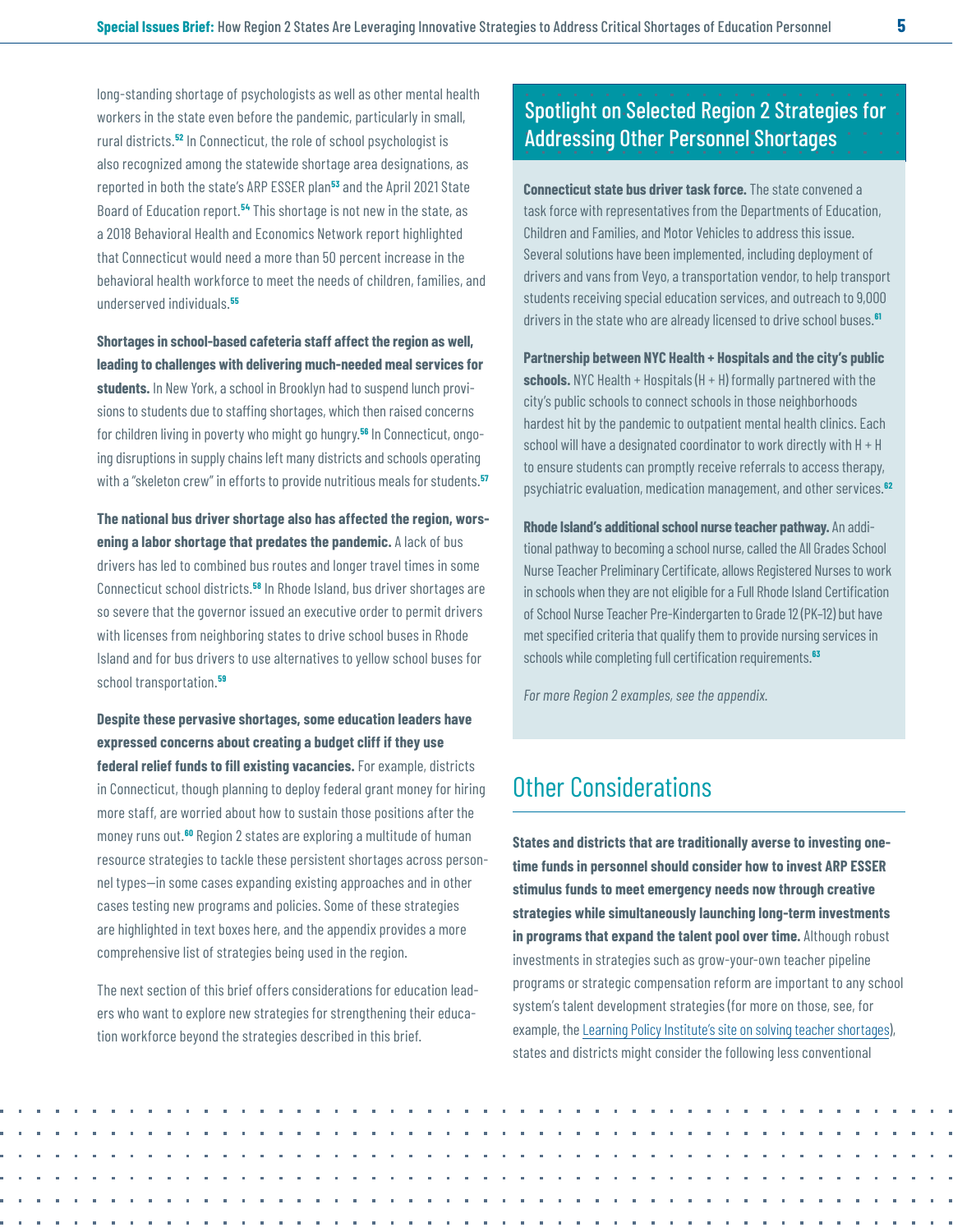<span id="page-5-0"></span>strategies to meet more urgent personnel needs. A [recent brief by](https://www.wested.org/resources/five-strategies-for-using-one-time-federal-funding-on-school-staffing-policy-brief/)  [WestEd](https://www.wested.org/resources/five-strategies-for-using-one-time-federal-funding-on-school-staffing-policy-brief/) shares some additional suggestions for how education leaders can leverage federal funds to address staffing needs.**[64](#page-16-0)**

## **1. Offer more flexible part-time instructional roles to attract more certified, nonemployed educators back into the candidate pool.**

The pool of certified teachers is far broader than the active teaching workforce, with many certified teachers having recently retired, taking breaks from teaching to attend to child and family responsibilities, or working in education-adjacent fields such as education policy or research. If states and districts offered more flexible instructional roles with a less stringent full-time commitment, they could potentially attract these experienced and certified personnel back into classrooms. For example, they could employ the following strategies:

- » **Offer "job share" or other flexible work arrangements for retired teachers and other certified, nonemployed teachers.**  At the elementary level, schools could offer "job shares" to split the workweek or workday between two certified teachers who work part-time and collaborate on planning. A law in North Carolina was passed in 2003 to permit these types of job share arrangements.**[65](#page-16-0)**
- » **Offer "adjunct" teaching or substitute roles for retired teachers and other certified, nonemployed teachers at the secondary level.** Middle and high schools could consider "adjunct" instructor roles similar to those at the college level—having a certified teacher teach just a section or two of a course to address a shortage without being expected to teach a full course load.

These types of part-time arrangements would require flexibility at the state and district levels, such as enabling retired teachers to continue collecting their pension while working part-time in a school or negotiating with teacher unions to permit job shares. But these approaches have the potential to reduce the reliance on substitute teachers and to provide expanded access to certified, experienced educators during a time of great need.

## **2. Think about efficiencies or staggered schedules to meet increased demand for noninstructional personnel.**

Districts can explore administrative or operational changes to extend the reach of personnel more effectively. For example, they can enact the following measures:

- » **Stagger school bell schedules to allow for multiple bus route cycles.** School systems struggling with bus driver shortages may consider more significantly staggering their school bell schedules to permit bus drivers to complete additional morning and afternoon routes in a given school day. Although doing so may be logistically complicated, it could have the added benefit of making the role of bus driver a more full-time role, which could attract more candidates. School systems could further stagger the start and end times of elementary, middle, and high school campuses. Secondary schools could also extend the school day to offer one additional instructional period in the afternoon, with some students arriving to begin their school day during first period and other students arriving to begin their school day during second period and ending their day later.
- » **Create K–12 efficiencies for contact tracing to reduce the burden on school nurses.** While some school systems are shifting to a more limited approach to tracing, schools serving larger populations might consider how to pair up nurses across smaller and larger schools to consolidate contact tracing. When a COVID case is identified in a larger school and the student has a sibling enrolled in a smaller school, the district could consider coordination between those two schools' nurses for the family notification and follow-up processes to reduce the burden on school nurses.

## **3. Leverage one-time ARP ESSER funds to provide "hazard pay" or one-time incentives.**

School systems might consider investing one-time funds in temporary increases to educator pay given the increased demand and increased burden and risk on teachers during the pandemic. For example, they might take the following measures:

» **Offer meaningful one-time incentives for teachers who commit to serve in roles that are currently experiencing shortages.** These incentives could be used to retain effective personnel in these roles and potentially attract retired personnel and other certified, nonemployed personnel into these roles to fill short-term needs.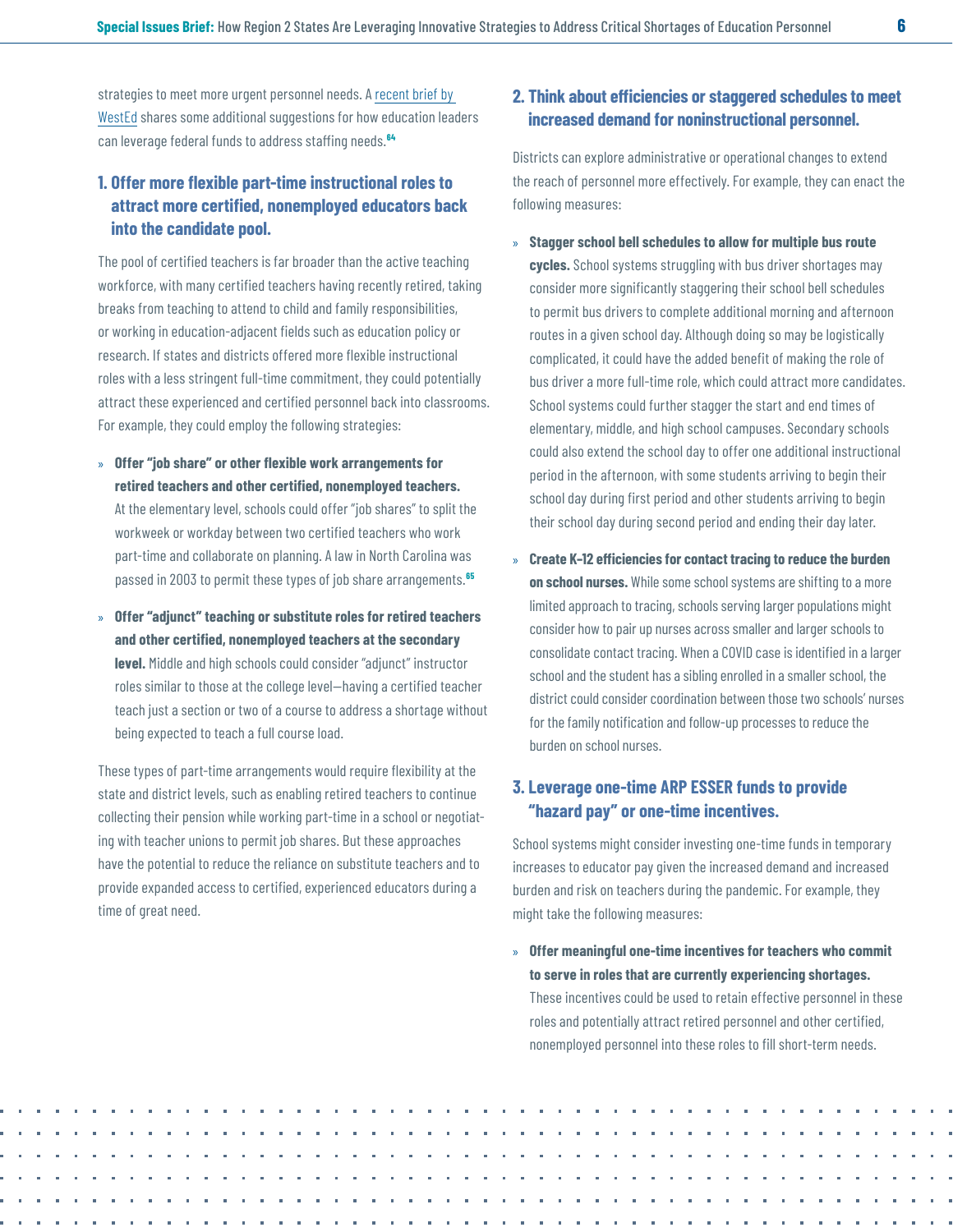<span id="page-6-0"></span>» **Significantly increase pay for teachers, substitutes, or noninstructional personnel on a temporary basis as a form of hazard pay**. In many fields, hazard pay is offered for personnel willing to take on high-risk roles that pose a threat to safety or well-being. Offering hazard pay to teachers, substitutes, or other district and school personnel during the pandemic as a way to supplement low salaries could both incentivize current employee retention and attract retired personnel and other certified, nonemployed personnel to fill gaps.

A recent Future Ed scan of a nationally representative sample of local COVID relief spending plans found that 12 percent intend to use pandemic relief funds on incentives or hazard pay for educators.**[66](#page-16-0)**

## **4. Form new partnerships to meet short-term needs while potentially attracting new talent to the profession in the long term.**

States and districts might explore partnerships with other child-serving organizations or postsecondary institutions to both broaden the emergency candidate pool and cultivate a broader talent pipeline. For example, they might take the following actions:

» **Form partnerships with the community organizations that provide out-of-school-time services to provide supplemental instructional support or expand the substitute teacher pool.**  While many out-of-school-time programs (e.g., after-school and summer learning programs) have a learning or tutoring component, these programs may have limited staff who are trained to effectively provide instructional supports. With training, existing staff from community-based organizations who provide out-of-school-time programming could provide more robust instructional supports to the students they work with, or they could recruit and oversee a cadre of tutors as part of their daily programming. An additional benefit of training staff from community-based organizations to provide instructional services is the possibility that once trained, they may consider a longer term career in education. Districts might also consider tapping into the out-of-school-time talent pool to identify additional substitute teachers who could provide classroom coverage during the regular school day.

- » **Form partnerships with graduate schools of education, nursing, school social work, counseling, or psychology to create residencies for developing staff.** These partnerships could fill emergency short-term needs with support personnel who are in training while also establishing potential long-term relationships for future permanent placement in districts with the greatest need.
- » **Form partnerships with career and technical education programs to identify students to fill noninstructional support roles.** For roles that do not require a postsecondary degree, school systems might consider leveraging their own student body as part of a broader career pathways initiative, providing students with on-thejob training in fields such as food services, custodial services, or after-school care. A school district in Missouri recently took this approach to fill critical vacancies in a competitive labor market.**[67](#page-16-0)**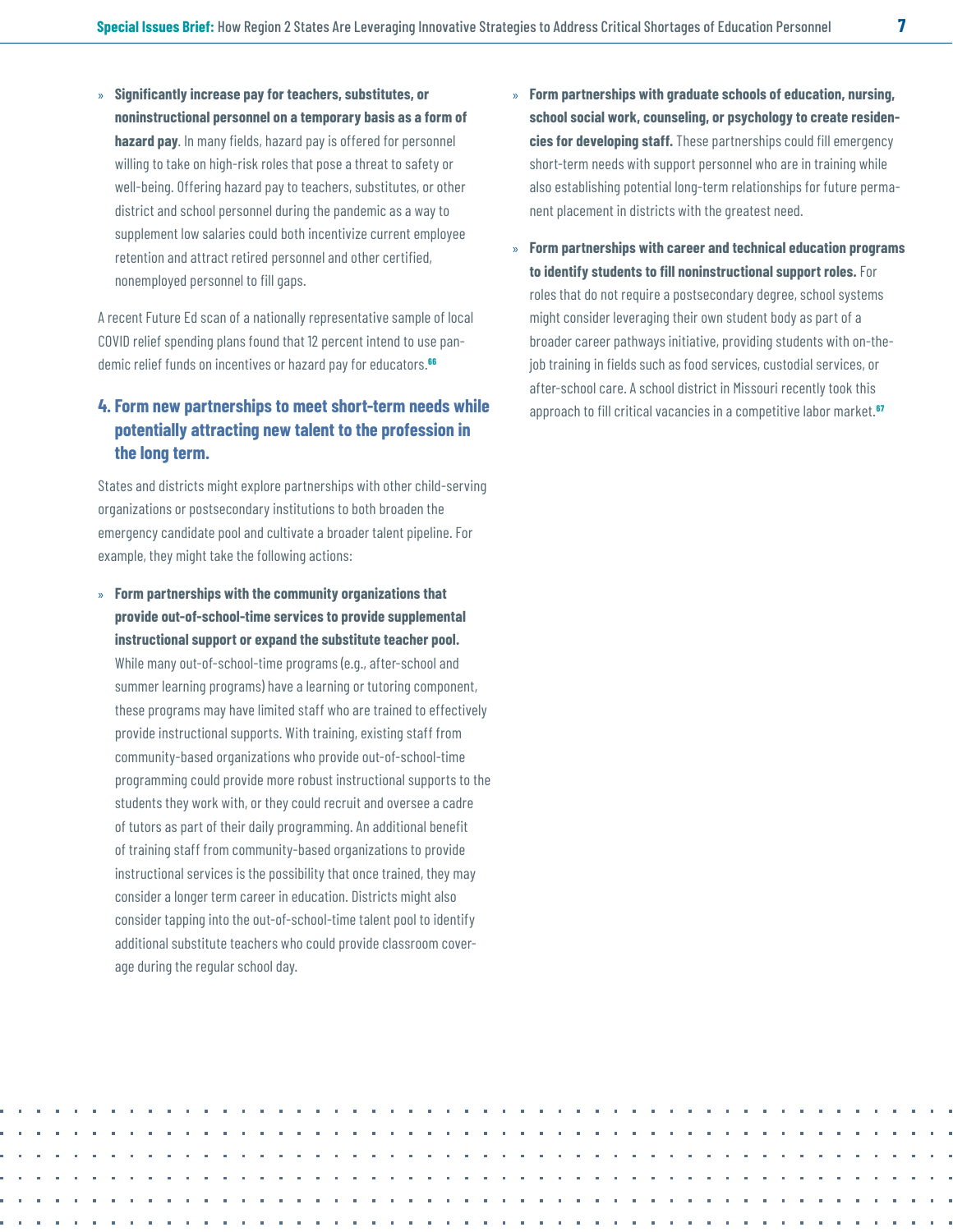# <span id="page-7-0"></span>Appendix: Strategies for Addressing Shortages in Connecticut, New York, and Rhode Island

#### **Connecticut**

#### *Personnel Shortages in Connecticut—Teachers*

**Subject area shortages.** The state has experienced staffing shortages of bilingual education teachers, teachers of English to speakers of other languages (TESOL), special education teachers, speech and language pathologists and psychologists, mathematics teachers, science teachers, and world languages teachers. In Connecticut's 33 lowest performing districts, known as Alliance Districts, there have also been shortages of school library and media specialists and technology education teachers.**[68](#page-16-0)**

**Shortage of educators of color.** The teaching workforce is predominantly White and non-Hispanic and does not correspond to the changing student demographics across different school districts with varying levels of poverty.**[69](#page-16-0)** In 2018, more than 40 percent of public school students in Connecticut were students of color, whereas only around 9 percent of educators were people of color.**[70](#page-16-0)** The state made progress on its 5-year goal (2017–2021) to increase the percentage of educators of color from 8.3 to 10 percent.**[71](#page-16-0)**

#### *State and District Strategies in Connecticut—Teachers*

**TEACH Connecticut.** The [Teach Connecticut](https://connecticut.teach.org/) website offers resources and supports for prospective teacher candidates along the pathway to becoming a teacher. It also acts as an online marketing and branding platform to promote teaching careers in Connecticut,**[72](#page-16-0)** especially in subject-specific shortage areas, and helps the Connecticut State Department of Education in its efforts to diversify the state's teaching workforce.

**Educators Rising.** The [Educators Rising](https://educatorsrising.org/edrisingacademy/) program offers curriculum, teacher training, and "Beginning to Teach" micro-credentials for high school students to help them develop knowledge and skill to embark on teaching careers. This initiative was based on research showing that precollege engagement of prospective teachers allows districts to invest in current students of color and cultivate a more diverse pool of future educators.**[73](#page-16-0)**

**NextGen Educators.** The Connecticut State Department of Education partners with the School of Education and Professional Studies at Central Connecticut State University (CCSU) to bring cohorts of teacher candidates in to support K–12 classrooms. The state also works closely with The Black Leaders and Administrators Consortium and the Connecticut Association of Latino Administrators and Superintendents to connect each NextGen Educator with a professional mentor. In the 2020–21 academic year, there were 18 CCSU students in the NextGen Educators program. These students were from the classes of 2022 and 2023, and they supported K–12 classrooms in person and virtually throughout the year.**[74](#page-16-0)** For more information, see the initiative's [downloadable flyer](https://portal.ct.gov/-/media/SDE/Digest/2020-21/CCSU-NextGen-EducatorsFINAL.pdf).

#### *Personnel Shortages in Connecticut—Substitute Teachers*

Districts in Connecticut reported challenges in finding daily and long-term substitutes to fill in for teachers' absences, which caused stress and further burden among other staff and may in some cases preclude in-person operation of schools.**[75](#page-16-0)** Major reasons that have been cited for substitute shortages in the state are low pay, lack of support, and fears about virus exposure.**[76](#page-16-0)**

#### *State and District Strategies in Connecticut—Substitute Teachers*

**Governor's executive order.** Governor Ned Lamont's 90th executive order, signed in December 2020, allows the short-term hiring of substitute teachers who have not yet received bachelor's degrees.**[77](#page-16-0)**

**Alumni outreach.** The Cheshire Public Schools Superintendent reached out to graduates from previous years to encourage them to apply for substitute positions in the district. The initiative hopes to tap into a pool of energetic people to serve their community and to alleviate current shortages in substitute teachers.**[78](#page-17-0)**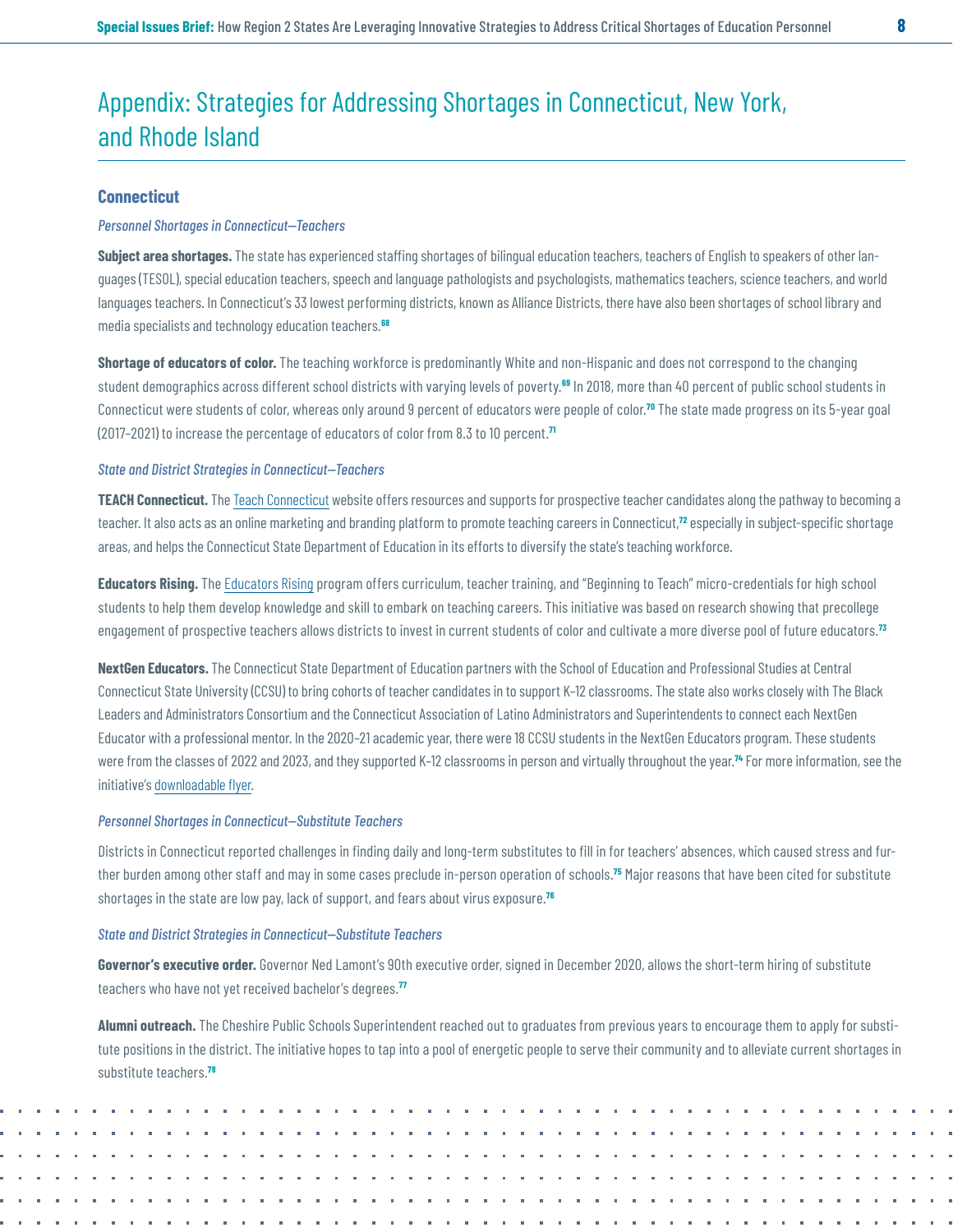#### <span id="page-8-0"></span>*Personnel Shortages in Connecticut—Mental Health Staff*

School psychologist positions have been among the state's certification shortage areas for preK–12 statewide since the 2020–21 school year.**[79](#page-17-0)** Many Connecticut schools opened in fall 2020 with unfilled positions for psychologists.**[80](#page-17-0)**

#### *State and District Strategies in Connecticut—Mental Health Staff*

**District partnership with Community Mental Health Affiliates.** Consolidated Schools District of New Britain used federal grant funds to source mental health professionals from Community Mental Health Affiliates (CMHA).**[81](#page-17-0)** CMHA is a private, nonprofit treatment provider headquartered in New Britain, with other locations in central Connecticut. CMHA offers a continuum of services dedicated to improving the quality of life for individuals with mental illness and substance abuse in Connecticut.**[82](#page-17-0)**

#### *Personnel Shortages in Connecticut—Bus Drivers*

A shortage of bus drivers led to combined bus routes and longer travel times in some Connecticut school districts.**[83](#page-17-0)**

#### *State and District Strategies in Connecticut—Bus Drivers*

**State bus driver task force.** The state convened a task force with representatives from the Departments of Education, Children and Families, and Motor Vehicles to address this issue. Several solutions have been implemented, including deployment of drivers and vans from Veyo, a transportation vendor, to help transport students receiving special education services, and outreach to 9,000 drivers in the state who are already licensed to drive school buses.**[84](#page-17-0)**

#### **New York**

#### *Personnel Shortages in New York—Teachers*

**Subject area shortages.** The state has had shortages of teachers in bilingual education, special education, health science, ESL, language arts, and world languages.**[85](#page-17-0)**

Decline in teacher pipeline. A New York State Educational Conference Board report warns of declining enrollment in the state's undergraduate and graduate teacher education programs (53% drop between 2009 and 2017, from more than 79,000 students to about 37,000). The report also reveals that school districts statewide will need around 180,000 new teachers over the next decade.**[86](#page-17-0)**

**Shortage of teachers of color.** According to the Educator Diversity Report for New York State in 2019, while students of color have made up more than half of the total enrollment since the 2011–12 academic year, the percentage of teachers who are Black, Latino, or Asian hovers around only 20 percent as of the 2016–17 academic year. The state's five biggest city school districts (Buffalo, New York City, Rochester, Syracuse, and Yonkers) have the highest enrollment of students of color and teachers of color in the state. New York City had the most diverse teacher workforce, with almost 42 percent teachers of color (2016–17). However, the imbalance between the diversity of student population and teacher workforce is more acute for schools outside of these cities, particularly in rural high-need districts.**[87](#page-17-0)**

**Increasing need for early childhood educators.** New York State has announced a multiyear expansion of full-day, universal preK programs for 4-year-olds. The resulting increased demand for early childhood educators was identified as a teacher shortage area in New York's ARP ESSER plan.**[88](#page-17-0)**

#### *State and District Strategies in New York—Teachers*

**Governor's proposals to address the teacher shortage.** In her January 2022 State of the State address, New York Governor Kathy Hochul announced several actions she plans in response to the school personnel shortage in the state. These include waiving the income limit for certain retirees (i.e., teachers, counselors, school bus drivers) to incentivize them to return to work, accelerating the teacher certification process, connecting a student service corps with community groups, building a state teacher residence program, upskilling teacher support staff in the certification process, and increasing K–12 education funding.**[89](#page-17-0)**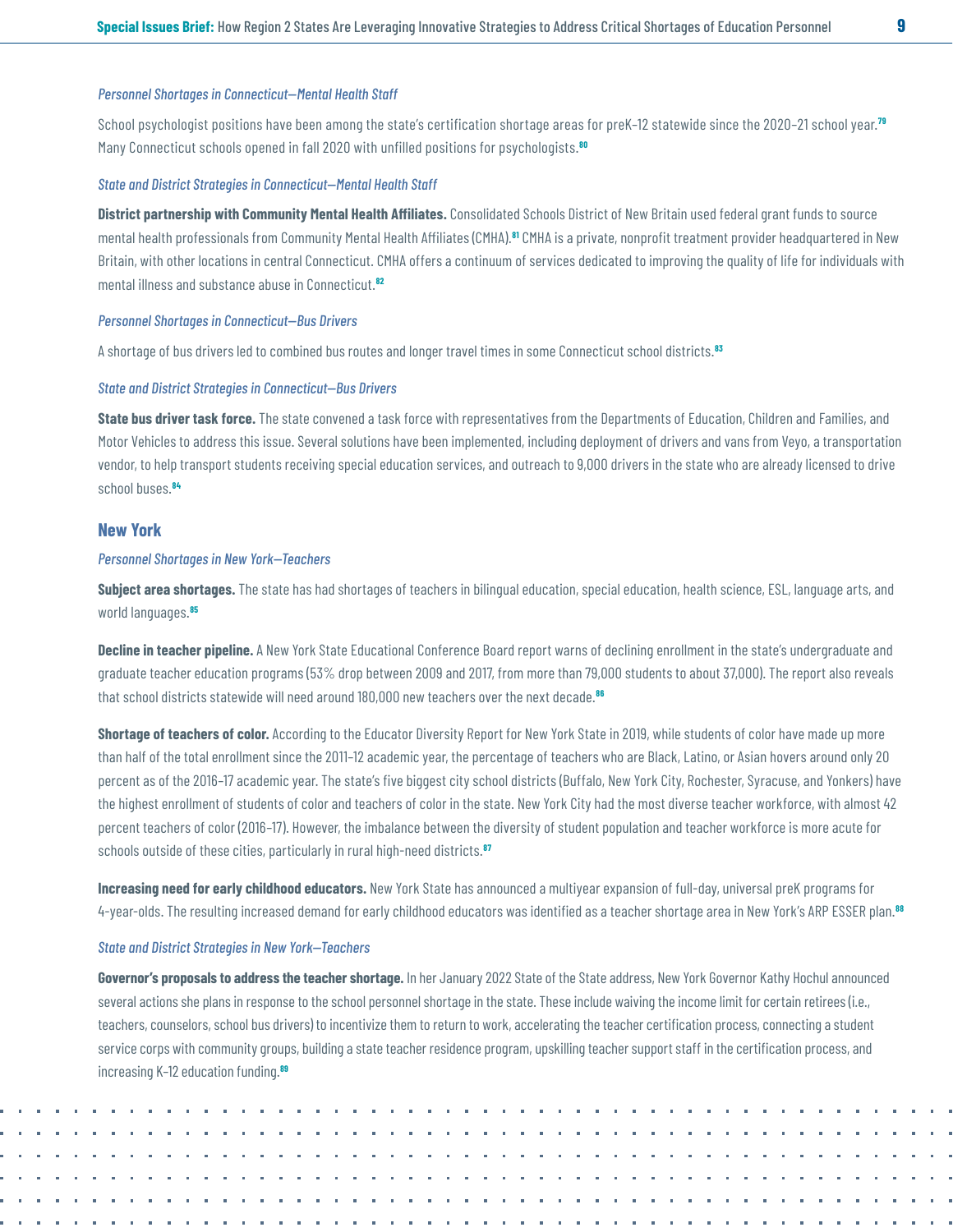<span id="page-9-0"></span>**Teacher Opportunity Corps II (TOC II).** As part of the My Brother's Keeper Initiative, the TOC II will offer grants to public and independent higher education institutions in the state to deliver high-quality training programs for preservice and new teachers (with mentors, support systems, and clinical models involving partnerships with high-need schools and community-based organizations). To be eligible to receive a TOC II grant, a prospective teacher must be a New York resident from a historically underrepresented group in the teaching field or satisfy certain other requirements.**[90](#page-17-0)**

**Teacher Diversity Pipeline Pilot.** This pilot provides funding for a model program that assists teacher aides and teaching assistants with a pathway to becoming fully credentialed teachers. The program seeks to leverage the diverse pool of support staff to improve the diversity of the teaching workforce while also addressing shortages in hard-to-staff schools and districts.**[91](#page-17-0)**

**Teachers of Tomorrow.** This grant program provides incentives for prospective teachers to teach in a school district experiencing a teacher shortage or subject shortage, especially low-performing schools (Teachers of Tomorrow schools).**[92](#page-17-0)**

**NYC Men Teach.** The initiative was first announced in 2015 with a budget of \$16 million to recruit 1,000 men of color into teaching by 2018. It was created in collaboration with the New York City Department of Education, the Office of the Mayor's Young Men's Initiative, and the City University of New York. The program provides academic and financial support to its participants throughout the certification and hiring process.**[93](#page-17-0)**

#### *Personnel Shortages in New York—Substitute Teachers*

Schools and districts in New York State cite challenges with finding substitutes since the pandemic began, reportedly due to low pay, lack of consistency, and reduction in supply during the pandemic.**[94](#page-17-0)** These shortages have increased due to the vaccine mandate, resulting in 3,700 openings for substitute teachers at the start of the 2021–22 academic year.**[95](#page-17-0)**

#### *State and District Strategies in New York—Substitute Teachers*

**Emergency standard waiver (substitute teaching flexibility).** A change in hiring rules allows for substitutes who are not certified or are working toward certification and who hold a high school diploma or its equivalent to be employed beyond a 40-day limit for up to an additional 50 days. This change gives substitutes the ability to work up to 3 months or, in rare circumstances, even longer.**[96](#page-17-0)**

#### *Personnel Shortages in New York—Mental Health Staff*

Given the pandemic's impact on students' mental health, the New York City mayor announced the historic expansion of mental health support and funding for all schools and for a range of summer school initiatives and community schools, all aiming to build a sustainable staff pipeline to meet the need.**[97](#page-18-0)** However, efforts to attract social workers from local nonprofit clinics by offering more competitive compensation has unintentionally led to a staffing crisis at the school-based nonprofit clinics.**[98](#page-18-0)**

#### *State and District Strategies in New York—Mental Health Staff*

**Short- and long-term recruitment efforts coordinated by New York State Office of Mental Health (OMH).** OMH uses federal funding from the Mental Health Block Grant and Federal Medical Assistance Percentages to invest in flexible short-term workforce recruitment, capacity-building initiatives, and retention strategies to address the mental health workforce shortage.**[99](#page-18-0)** Long-term strategies also include partnering with universities and departments of social work across the state as well as approving enhanced pay for nurses through a program called Geographic Pay Differentials for Registered Nurses.

**Partnership between NYC Health + Hospitals and the city's public schools.** NYC Health + Hospitals (H + H) formally partnered with the city's public schools to connect schools in those neighborhoods hardest hit by the pandemic to outpatient mental health clinics. Each school will have a designated coordinator to work directly with H + H to ensure students can promptly receive referrals to access therapy, psychiatric evaluation, medication management, and other services.**[100](#page-18-0)**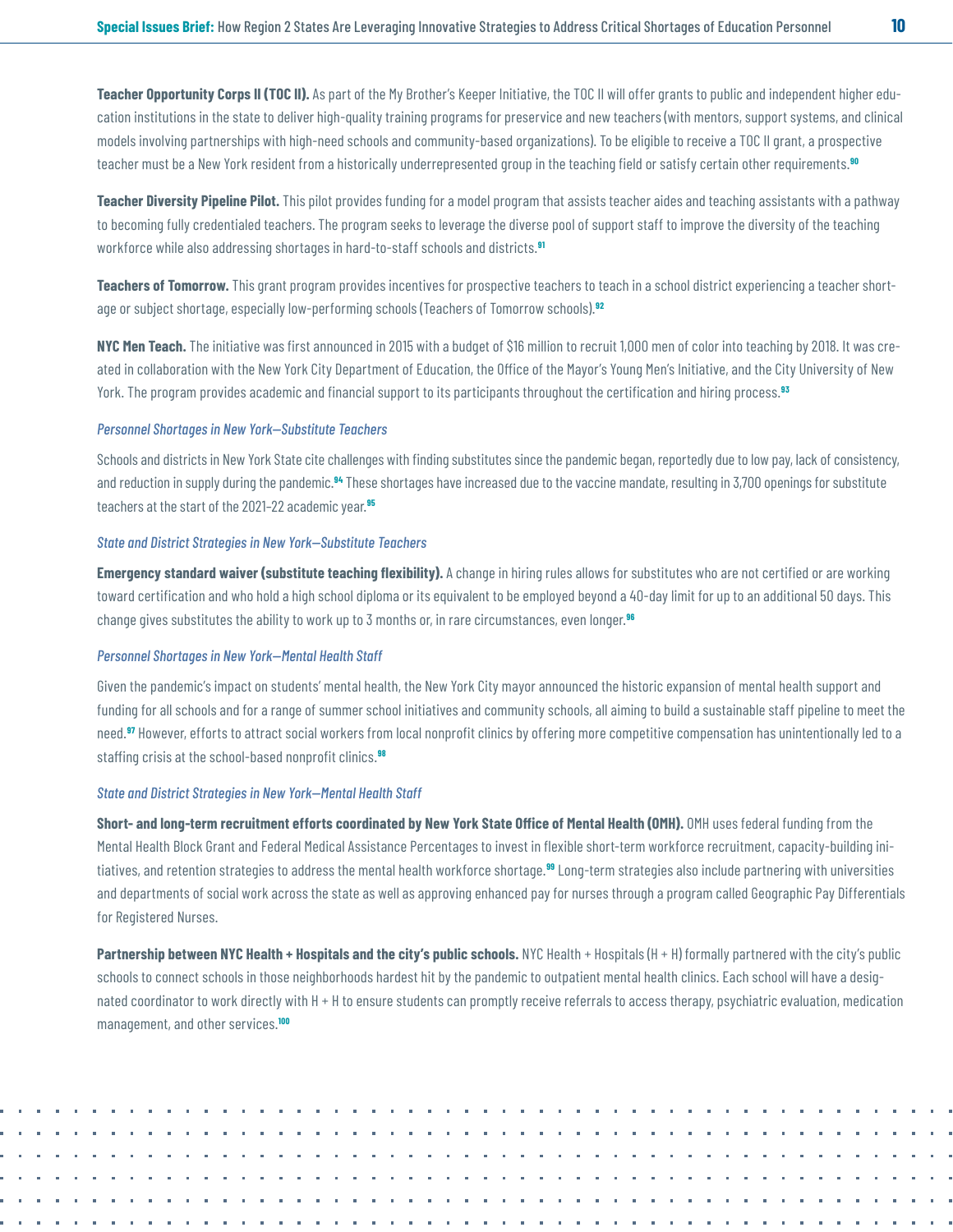#### <span id="page-10-0"></span>*Personnel Shortages in New York—Bus Drivers*

New York's bus driver shortage predates the pandemic and has since worsened. Many districts in the state have 15 to 20 percent fewer drivers than they need.**[101](#page-18-0)**

#### *State and District Strategies in New York—Bus Drivers*

**Referral stipends and bonus.** General Brown Central School District in rural upstate New York has provided \$500 referral stipends and a bonus of up to \$2,500 depending on whether the driver holds a commercial driver's license with a school bus endorsement prior to employment.**[102](#page-18-0)**

#### **Rhode Island**

#### *Personnel Shortages in Rhode Island—Teachers*

**Subject area shortages.** The state has reported shortages of special educators and related service personnel and paraprofessionals as well as bilingual, ESL, STEM, CTE, and early childhood educators.**[103](#page-18-0)**

**Shortage of teachers of color.** In the state's largest district, Providence Public School District, 80 percent of roughly 24,000 students are people of color, whereas only about 20 percent of teachers are.**[104](#page-18-0)**

#### *State and District Strategies in Rhode Island—Teachers*

**Praxis content support.** Following recommendations from Rhode Island Department of Education's (RIDE) Educators of Color Committee, RIDE outlined a plan to use part of ARP funds in Praxis**[105](#page-18-0)** content support for teacher preparation candidates at the end of their preservice training, with special attention to educators of color. More information about this initiative can be found in Rhode Island's [ARP ESSER plan](https://oese.ed.gov/offices/american-rescue-plan/american-rescue-plan-elementary-and-secondary-school-emergency-relief/stateplans/rhode-island-arp-esser-state-plan-final/) (page 38).

**Governor's Executive Order to rehire retired teachers.** In efforts to address state teacher shortages, immediate past governor Gina Raimondo and current governor Daniel McKee consecutively signed executive orders that allowed retired teachers to return to the workforce without forfeiting their pensions.**[106](#page-18-0)** The latest extension of Executive Order 21-96, "Increasing Teaching and Administrative Staff Capacity," was signed by Governor McKee in December 2021 and was in effect through the end of January 2022.

**TA to BA Fellowship program.** Launched by the Equity Institute and College Unbound in 2020, the fellowship provides support by covering tuition (\$1,000 maximum) for teaching assistants and paraprofessionals who are working to complete two college classes per semester toward obtaining a bachelor's degree and a teaching certification from a local college. This grow-your-own initiative also aims to strengthen the diversity of the teacher workforce, drawing upon the more diverse paraprofessional workforce.**[107](#page-18-0)**

**College loan repayment incentive program.** To help newly hired full-time teachers of color with college debts, this program provides up to \$25,000 in loan repayment incentives during their first 3 years in Providence Public School District.**[108](#page-18-0)**

#### *Personnel Shortages in Rhode Island—Substitute Teachers*

There was a shortage of substitute teachers in Rhode Island even before the pandemic—with school administrators struggling to provide classroom coverage.**[109](#page-18-0)** The pandemic has exacerbated these challenges, leaving some schools to revert to remote schooling due to an inability to fill staff absences.**[110](#page-18-0)**

#### *State and District Strategies in Rhode Island—Substitute Teachers*

**Highlander Institute's fast-track substitute teacher training program.** The Highlander Institute of Providence runs a 10-hour asynchronous training for individuals who have applied to become a substitute teacher in the state. The 10-hour training covers online classroom management, lesson planning, and teaching practices for use in racially and culturally diverse classrooms. The Highlander Institute also provides a help desk to offer support for new substitute teachers. The fast-track training program is the result of a partnership between the Highlander Institute of Providence;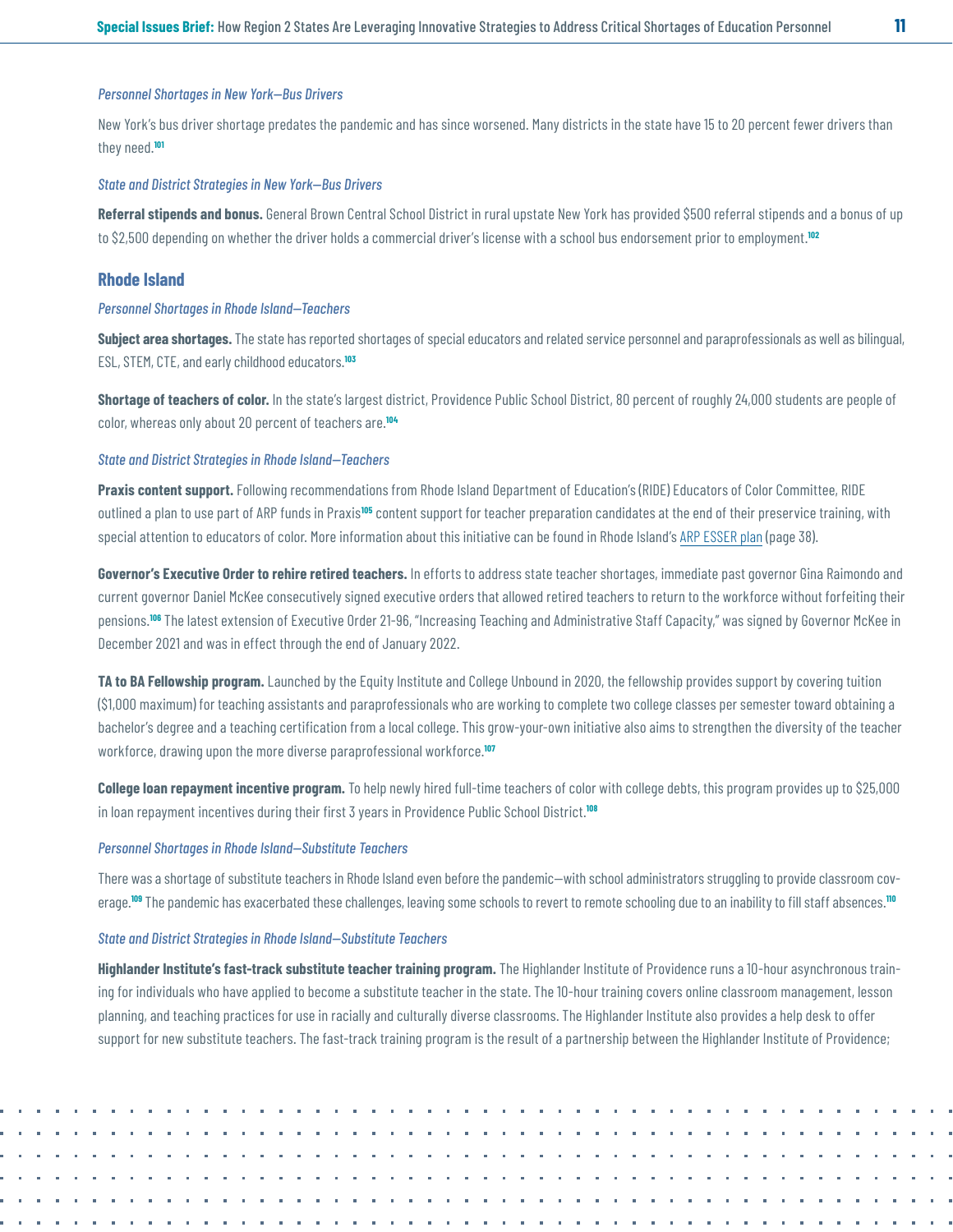<span id="page-11-0"></span>Freedom Dreams, founded by Simona Simpson-Thomas; and the state Department of Education to address the substitute shortage during the pandemic.**[111](#page-18-0)** The [Highlander Institute's website](https://courses.highlanderinstitute.org/) has more information about this initiative.

**Warrior Teaching Fellows program in the Central Falls School District.** This fellowship program, initiated by the Central Falls School District, is a residency-like, urban teaching experience that provides graduates from schools of education and those interested in entering the field the opportunity to work as full-time substitute teachers for a year and receive professional training. Following the yearlong fellowship, they can become certified teachers.**[112](#page-18-0)** The [district's website](https://www.cfschools.net/article/81042) has more information about this initiative.

#### *Personnel Shortages in Rhode Island—Nurses*

Prior to the start of the fall semester of 2021–22, school districts in Rhode Island were competing with one another to fill certified school nurseteacher positions. Superintendents from several districts across the state (North Providence, Jamestown, South Kingstown, Cranston, Burrillville, and Coventry) reported that they needed to hire at least one additional nurse before the start of the 2021–22 school year.**[113](#page-18-0)**

#### *State and District Strategies in Rhode Island—Nurses*

**Additional school nurse teacher pathway (All Grades School Nurse Teacher Preliminary Certificate).** An additional pathway to becoming a school nurse, called the All Grades School Nurse Teacher Preliminary Certificate,**[114](#page-19-0)** allows Registered Nurses to work in schools when they are not eligible for a Full Rhode Island Certification of School Nurse Teacher Pre-Kindergarten to Grade 12 (PK–12) but have met specified criteria that qualify them to provide nursing services in schools while completing full certification requirements. To ensure that the participating registered nurses have the qualification to work in school settings, they must demonstrate school-based practice competencies during the first renewal cycle from Initial to Professional level. The regulation also requires attestation from superintendents that either a School Nurse Teacher was not available or that the position does not involve teaching.**[115](#page-19-0)**

#### *Personnel Shortages in Rhode Island—Mental Health Staff*

Rhode Island did not report specific shortage numbers for the school counselor, school psychologist, and social worker roles in the state's ARP ESSER plan. However, the state's plan mentions a smaller applicant pool of school counselors than in the past and the fact that there is only one preparation provider in Rhode Island for school counselors.**[116](#page-19-0)**

#### *State and District Strategies in Rhode Island—Mental Health Staff*

**Partnership between state agencies.** The Rhode Island Department of Education, in partnership with the Department of Children, Youth & Families, won a Health and Human Services grant to work with districts and community partners to provide staffing and necessary training for school mental health personnel to connect students and families with the mental and behavioral health services they need.**[117](#page-19-0)**

#### *Personnel Shortages in Rhode Island—Bus Drivers*

Shortages of bus drivers in Rhode Island have caused disruptions to school schedules and longer waiting times and have been associated with a drop in students' attendance.**[118](#page-19-0)**

#### *State and District Strategies in Rhode Island—Bus Drivers*

**Changes in bus driver licensing requirements and flexibility in student transportation.** Governor Daniel McKee issued an executive order in August 2021 allowing bus drivers licensed in Massachusetts and Connecticut to work in Rhode Island. The order also allows students to be transported on vehicles other than yellow school buses.**[119](#page-19-0)** Bus service companies have also approached other support staff who hold the required licenses to cover the bus routes.**[120](#page-19-0)**

**Financial Incentives.** First Student—a contract bus service company in Rhode Island—raised wages from about \$17 per hour prepandemic to more than \$20 per hour after the pandemic began and offered \$4,000 signing bonuses to licensed drivers.**[121](#page-19-0)**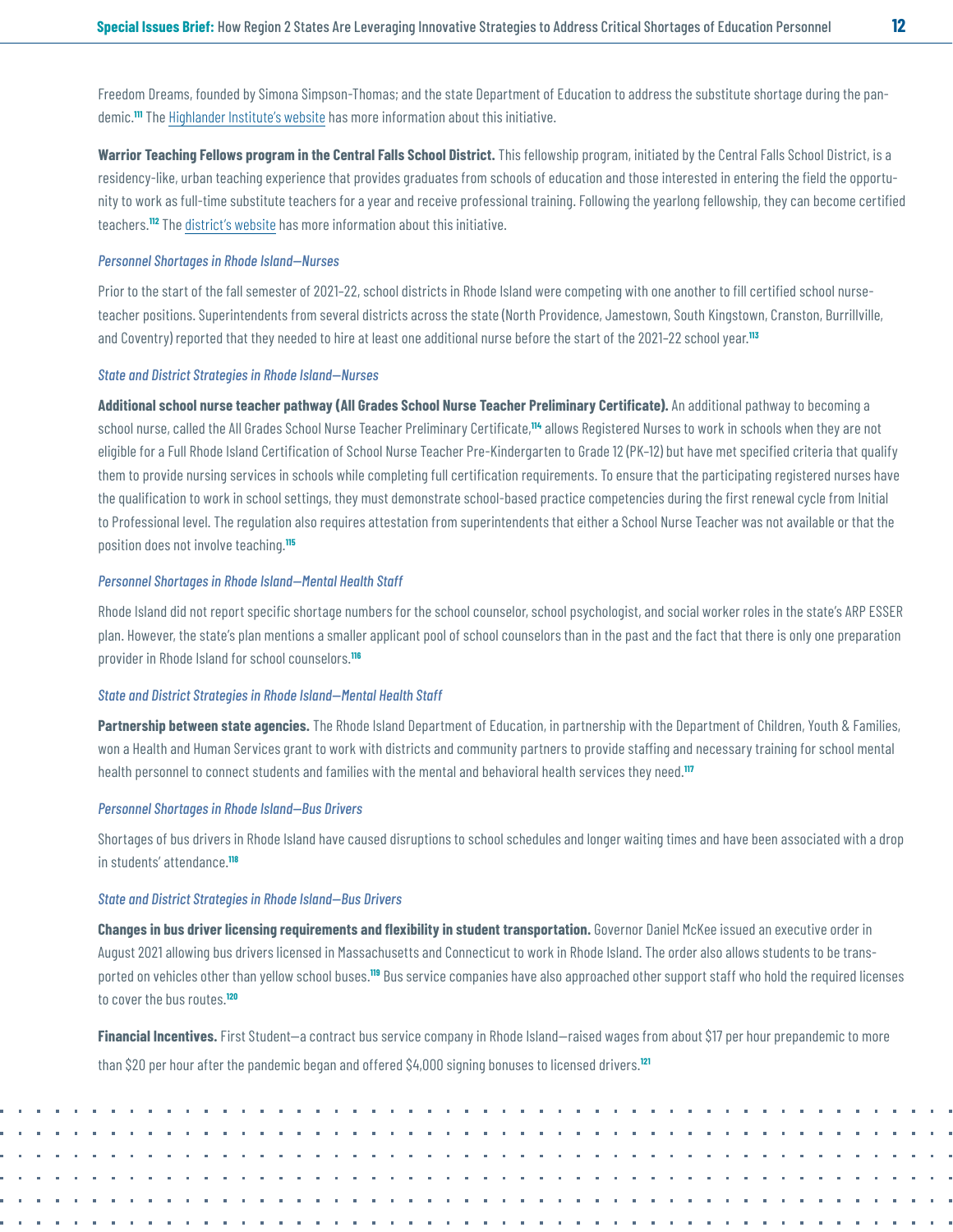# <span id="page-12-0"></span>**Endnotes**

- [1](#page-0-0) Center for Reinventing Public Education. (2021). *State guidance on school reopenings amid the pandemic*.; Burbio. (2021). Burbio's K–12 school opening tracker. Retrieved November 29, 2021, from <https://cai.burbio.com/school-opening-tracker/>
- [2](#page-0-0) Kuhfeld, M., Soland, J., Tarasawa, B., Johnson, A., Ruzek, E., & Liu, J. (2020). Projecting the potential impact of COVID-19 school closures on academic achievement. *Educational Researcher, 49*(8), 549–565. [https://doi.org/10.3102/0013189x20965918;](https://doi.org/10.3102/0013189x20965918) Domingue, B., Hough, H., Lang, D., & Yeatman, J. (2021). *Changing patterns of growth in oral reading fluency during the COVID-19 pandemic.* Center for Education Policy Analysis. <https://cepa.stanford.edu/content/changing-patterns-growth-oral-reading-fluency-during-covid-19-pandemic>
- [3](#page-0-0) Jones, C. (2021, September 27). *Absenteeism surging since schools reopened*. EdSource. [https://edsource.org/2021/absenteeism-surging-since](https://edsource.org/2021/absenteeism-surging-since-schools-reopened/661507)[schools-reopened/661507](https://edsource.org/2021/absenteeism-surging-since-schools-reopened/661507); Chang, H. (2021, November 20). *COVID precautions keep students out of school, even if they just have the sniffles*  [Interview]. NPR Education. [https://www.npr.org/2021/11/20/1057618816/covid-precautions-keep-students-out-of-school-even-if-they-just](https://www.npr.org/2021/11/20/1057618816/covid-precautions-keep-students-out-of-school-even-if-they-just-have-the-sniffle)[have-the-sniffle](https://www.npr.org/2021/11/20/1057618816/covid-precautions-keep-students-out-of-school-even-if-they-just-have-the-sniffle)
- [4](#page-0-0) Agostinelli, F., Doepke, M., Sorrenti, G., & Zilibotti, F. (2020). *When the great equalizer shuts down: Schools, peers, and parents in pandemic times* [Working Paper 28264]. National Bureau of Economic Research.<http://www.nber.org/papers/w28264>; Orgilés, M., Morales, A., Delvecchio, E., Mazzeschi, C., & Espada, J. P. (2020). Immediate psychological effects of the COVID-19 quarantine in youth from Italy and Spain. *Frontiers in Psychology, 11*, 579038.<https://doi.org/10.3389/fpsyg.2020.579038>; Golberstein, E., Wen, H., & Miller, B. F. (2020). Coronavirus disease 2019 (COVID-19) and mental health for children and adolescents. *JAMA Pediatrics, 174*(9), 819–820. [https://doi.org/10.1001/jamapediatrics.2020.1456](https://jamanetwork.com/journals/jamapediatrics/fullarticle/2764730)
- [5](#page-0-0) Barnum, M. (2021, September 23). *Still hiring: Teacher vacancies up as year begins, limiting recovery plans.* Chalkbeat. [https://www.chalkbeat.](https://www.chalkbeat.org/2021/9/23/22689774/teacher-vacancies-shortages-covid) [org/2021/9/23/22689774/teacher-vacancies-shortages-covid](https://www.chalkbeat.org/2021/9/23/22689774/teacher-vacancies-shortages-covid)
- [6](#page-0-0) Will, M. (2021, October 13). The already dire substitute shortage could get 'worse before it gets better.' *Education Week*. [https://www.edweek.org/](https://www.edweek.org/leadership/the-already-dire-substitute-shortage-could-get-worse-before-it-gets-better/2021/10) [leadership/the-already-dire-substitute-shortage-could-get-worse-before-it-gets-better/2021/10](https://www.edweek.org/leadership/the-already-dire-substitute-shortage-could-get-worse-before-it-gets-better/2021/10)
- [7](#page-0-0) MacFarlane, S., Leslie, K., & Piper, J. (2021, April 12). Schools face shortage of mental health professionals as students slowly return. *NBC Washington*. [https://www.nbcwashington.com/investigations/schools-face-shortage-of-mental-health-professionals-as-students-slowly](https://www.nbcwashington.com/investigations/schools-face-shortage-of-mental-health-professionals-as-students-slowly-return/2637788/)[return/2637788/](https://www.nbcwashington.com/investigations/schools-face-shortage-of-mental-health-professionals-as-students-slowly-return/2637788/)
- [8](#page-0-0) Lieberman, M. (2021, September 28). Students are going hungry, cafeteria staffing is a mess. Here's why. *Education Week*. [https://www.edweek.](https://www.edweek.org/leadership/students-are-going-hungry-cafeteria-staffing-is-a-mess-heres-why/2021/09) [org/leadership/students-are-going-hungry-cafeteria-staffing-is-a-mess-heres-why/2021/09](https://www.edweek.org/leadership/students-are-going-hungry-cafeteria-staffing-is-a-mess-heres-why/2021/09)
- [9](#page-0-0) Kamenetz, A. (2021, September 1). *National survey finds severe and desperate school bus driver shortage.* NPR. [https://www.npr.org/sections/](https://www.npr.org/sections/back-to-school-live-updates/2021/09/01/1032953269/national-survey-finds-severe-and-desperate-school-bus-driver-shortage) [back-to-school-live-updates/2021/09/01/1032953269/national-survey-finds-severe-and-desperate-school-bus-driver-shortage](https://www.npr.org/sections/back-to-school-live-updates/2021/09/01/1032953269/national-survey-finds-severe-and-desperate-school-bus-driver-shortage)
- [10](#page-1-0) Lieberman, M. (2021, October 12). How bad are school staffing shortages? What we learned by asking administrators. *Education Week*. <https://www.edweek.org/leadership/how-bad-are-school-staffing-shortages-what-we-learned-by-asking-administrators/2021/10>
- [11](#page-1-0) The American Rescue Plan, passed in March 2021, provided approximately \$125 billion to K–12 education; the Coronavirus Response and Relief Supplemental Appropriations Act (CRRSAA), passed in December 2020, provided \$57 billion; and the Coronavirus Aid, Relief, and Economic Security Act (CARES Act), passed in March 2020, provided \$13.5 billion.
- [12](#page-1-0) Belsha, K. (2021, December 17). *Cardona urges schools to use COVID relief money to hire staff, raise pay.* Chalkbeat. [https://www.chalkbeat.](https://www.chalkbeat.org/2021/12/17/22843073/cardona-staffing-shortages-teacher-pay-bonuses-substitutes) [org/2021/12/17/22843073/cardona-staffing-shortages-teacher-pay-bonuses-substitutes](https://www.chalkbeat.org/2021/12/17/22843073/cardona-staffing-shortages-teacher-pay-bonuses-substitutes)
- [13](#page-1-0) Jordan, P. W., & DiMarco, B. (2022, March 1). *National, regional trends in educators' Covid-relief spending.* FutureEd. [https://www.future-ed.org/](https://www.future-ed.org/national-reading-trends-covid-relief-spending/?mc_cid=39a3525015&mc_eid=1160aa8e9a) [national-reading-trends-covid-relief-spending/?mc\\_cid=39a3525015&mc\\_eid=1160aa8e9a](https://www.future-ed.org/national-reading-trends-covid-relief-spending/?mc_cid=39a3525015&mc_eid=1160aa8e9a)
- [14](#page-1-0) Partelow, L. (2019). *What to make of declining enrollment in teacher preparation programs.* Center for American Progress. [https://www.american](https://www.americanprogress.org/issues/education-k-12/reports/2019/12/03/477311/make-declining-enrollment-teacherpreparation-programs)[progress.org/issues/education-k-12/reports/2019/12/03/477311/make-declining-enrollment-teacherpreparation-programs](https://www.americanprogress.org/issues/education-k-12/reports/2019/12/03/477311/make-declining-enrollment-teacherpreparation-programs)/
- [15](#page-1-0) Jacobs, S., & Olson, L. (2021). *In demand: The real teacher shortages and how to solve them.* FutureEd & EducationCounsel. [https://www.future-ed.](https://www.future-ed.org/wp-content/uploads/2021/10/FutureEd_EdCounsel_Teacher_Shortages.pdf) [org/wp-content/uploads/2021/10/FutureEd\\_EdCounsel\\_Teacher\\_Shortages.pdf](https://www.future-ed.org/wp-content/uploads/2021/10/FutureEd_EdCounsel_Teacher_Shortages.pdf)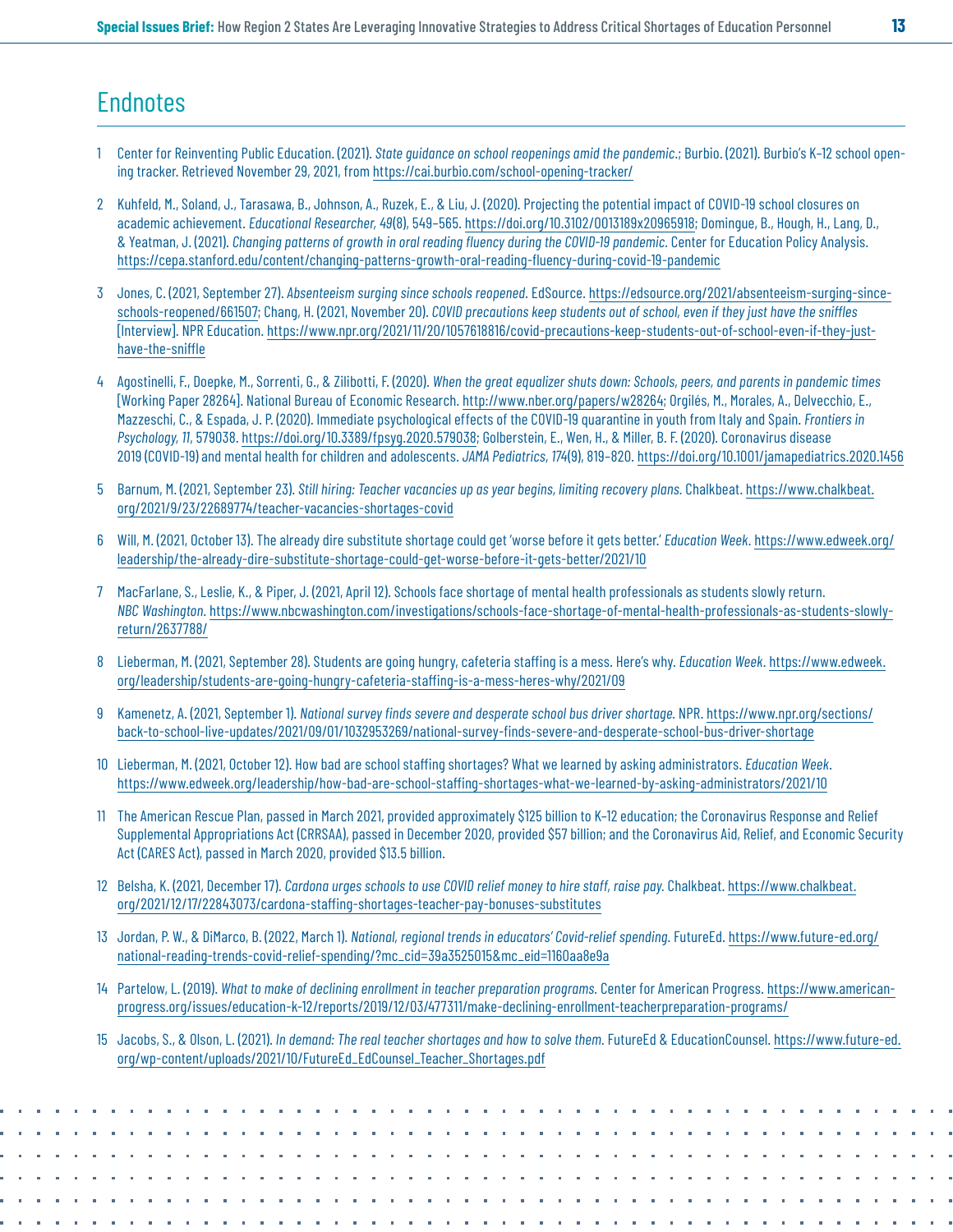- <span id="page-13-0"></span>[16](#page-1-0) Ingersoll, R. M., Merrill, E., Stuckey, D., & Collins, G. (2018, November 13). *Seven trends: The transformation of the teaching force – updated October 2018.* Research Report (#RR 2018–2). Consortium for Policy Research in Education. [https://repository.upenn.edu/cgi/viewcontent.](https://repository.upenn.edu/cgi/viewcontent.cgi?article=1109&context=cpre_researchreports) [cgi?article=1109&context=cpre\\_researchreports](https://repository.upenn.edu/cgi/viewcontent.cgi?article=1109&context=cpre_researchreports)
- [17](#page-1-0) Carver-Thomas, D., & Darling-Hammond, L. (2017). *Teacher turnover: Why it matters and what we can do about it.* Learning Policy Institute. <https://learningpolicyinstitute.org/product/teacher-turnover-report>
- [18](#page-1-0) Carver-Thomas, D., Leung, M., & Burns, D. (2021). *California teachers and COVID-19: How the pandemic is impacting the teacher workforce.*  Learning Policy Institute. [https://learningpolicyinstitute.org/press-release/covid-19-worsening-already-critical-teacher-shortages-potentially](https://learningpolicyinstitute.org/press-release/covid-19-worsening-already-critical-teacher-shortages-potentially-jeopardizing-school)[jeopardizing-school](https://learningpolicyinstitute.org/press-release/covid-19-worsening-already-critical-teacher-shortages-potentially-jeopardizing-school)
- [19](#page-1-0) Meltzer, E. (2020, December 3). *'Stretched thin': Superintendent survey highlights concerns with teacher burnout, learning loss.* Chalkbeat. <https://co.chalkbeat.org/2020/12/3/22150072/colorado-education-needs-assessment-teacher-burnout-learning-los>s
- [20](#page-1-0) Will, M. (2020, August 10). Low pay and high risk: Being a substitute teacher during COVID-19. *Education Week*. [https://www.edweek.org/](https://www.edweek.org/leadership/low-pay-and-high-risk-being-a-substitute-teacher-during-covid-19/2020/08) [leadership/low-pay-and-high-risk-being-a-substitute-teacher-during-covid-19/2020/08](https://www.edweek.org/leadership/low-pay-and-high-risk-being-a-substitute-teacher-during-covid-19/2020/08)
- [21](#page-1-0) Will, M. (2021, September 24). Some teachers won't get vaccinated, even with a mandate. What should schools do about it? *Education Week*. <https://www.edweek.org/leadership/some-teachers-wont-get-vaccinated-even-with-a-mandate-what-should-schools-do-about-it/2021/09>
- [22](#page-1-0) Lieberman, M. (2021, October 12). How bad are school staffing shortages? What we learned by asking administrators. *Education Week*. <https://www.edweek.org/leadership/how-bad-are-school-staffing-shortages-what-we-learned-by-asking-administrators/2021/10>
- [23](#page-1-0) Lambert, D. (2021, September 2). *Substitute shortages so severe, some districts may have to temporarily close classrooms.* EdSource. [https://](https://edsource.org/2021/substitute-shortages-so-severe-some-districts-may-have-to-temporarily-close-classrooms/660540) [edsource.org/2021/substitute-shortages-so-severe-some-districts-may-have-to-temporarily-close-classrooms/660540;](https://edsource.org/2021/substitute-shortages-so-severe-some-districts-may-have-to-temporarily-close-classrooms/660540) Paterson, J. (2021, October 26). *Substitute teacher shortage causes more school disruptions.* National Education Association. [https://www.nea.org/](https://www.nea.org/advocating-for-change/new-from-nea/substitute-teacher-shortage-causes-more-school-disruptions) [advocating-for-change/new-from-nea/substitute-teacher-shortage-causes-more-school-disruptions](https://www.nea.org/advocating-for-change/new-from-nea/substitute-teacher-shortage-causes-more-school-disruptions)
- [24](#page-1-0) Reilly, K. (2021, November 22). Schools are raising pay and lowering job requirements as they struggle to hire substitute teachers. *Time*. <https://time.com/6121336/substitute-teacher-shortage-pandemic>/
- [25](#page-1-0) Heyward, G. (2021, November 11). Substitute teachers never got much respect, but now they are in demand. *New York Times*. <https://www.nytimes.com/2021/11/11/us/substitute-teachers-demand.html>
- [26](#page-1-0) Klein, M. (2021, October 9). NYC students go without mandated services because of staffing shortage. *New York Post*. [https://nypost.](https://nypost.com/2021/10/09/staffing-shortages-cause-create-chaos-for-some-nyc-kids/) [com/2021/10/09/staffing-shortages-cause-create-chaos-for-some-nyc-kids/](https://nypost.com/2021/10/09/staffing-shortages-cause-create-chaos-for-some-nyc-kids/)
- [27](#page-2-0) Agostinelli, F., Doepke, M., Sorrenti, G., & Zilibotti, F. (2020). *When the great equalizer shuts down: Schools, peers, and parents in pandemic times* [Working Paper 28264]. National Bureau of Economic Research. [http://www.nber.org/papers/w28264;](http://www.nber.org/papers/w28264) Orgilés, M., Morales, A., Delvecchio, E., Mazzeschi, C., & Espada, J. P. (2020). Immediate psychological effects of the COVID-19 quarantine in youth from Italy and Spain. *Frontiers in Psychology*, *11*, 579038.<https://doi.org/10.3389/fpsyg.2020.579038>; Golberstein, E., Wen, H., & Miller, B. F. (2020, April 14). Coronavirus disease 2019 (COVID-19) and mental health for children and adolescents. *JAMA Pediatrics*, *174*(9), 819–820. <https://doi.org/10.1001/jamapediatrics.2020.1456>
- [28](#page-2-0) Whitaker, A., Torres-Guillén, S., Morton, M., Jordan, H., Coyle, S., Mann, A., & Sun, W.-L. (2019). *Cops and no counselors: How the lack of school mental health staff Is harming students.* American Civil Liberties Union. [https://www.aclu.org/sites/default/files/field\\_document/030419-acluschooldis](https://www.aclu.org/sites/default/files/field_document/030419-acluschooldisciplinereport.pdf)[ciplinereport.pdf](https://www.aclu.org/sites/default/files/field_document/030419-acluschooldisciplinereport.pdf); Goforth, A. N., Farmer, R. L., Kim, S. Y., Naser, S. C., Lockwood, A. B., & Affrunti, N. W. (2021). *Status of school psychology in 2020: Part 1, demographics of the NASP Membership Survey* (NASP Research Reports Volume 5, Issue 2). National Association of School Psychologists. <https://www.nasponline.org/research-and-policy/research-center/nasp-research-reports>; The National Association of Social Workers. (2018, March 27). *NASW highlights the growing need for school social workers to prevent school violence*. [https://www.socialworkers.org/News/](https://www.socialworkers.org/News/News-Releases/ID/1633/NASW-Highlights-the-Growing-Need-for-School-Social-Workers-to-Prevent-School-Violence) [News-Releases/ID/1633/NASW-Highlights-the-Growing-Need-for-School-Social-Workers-to-Prevent-School-Violence](https://www.socialworkers.org/News/News-Releases/ID/1633/NASW-Highlights-the-Growing-Need-for-School-Social-Workers-to-Prevent-School-Violence)
- [29](#page-2-0) National Association of Elementary School Principals (2021, January 13). *NAESP releases results of midyear national principal survey on COVID-19 in schools.* <https://www.naesp.org/news/naesp-releases-results-of-midyear-national-principal-survey-on-covid-19-in-schools/>
- [30](#page-2-0) Civil Rights Data Collection. (n.d.). *CRDC data reports and presentations.* Office of Civil Rights, U.S. Department of Education. <https://ocrdata.ed.gov/resources/downloaddatafile>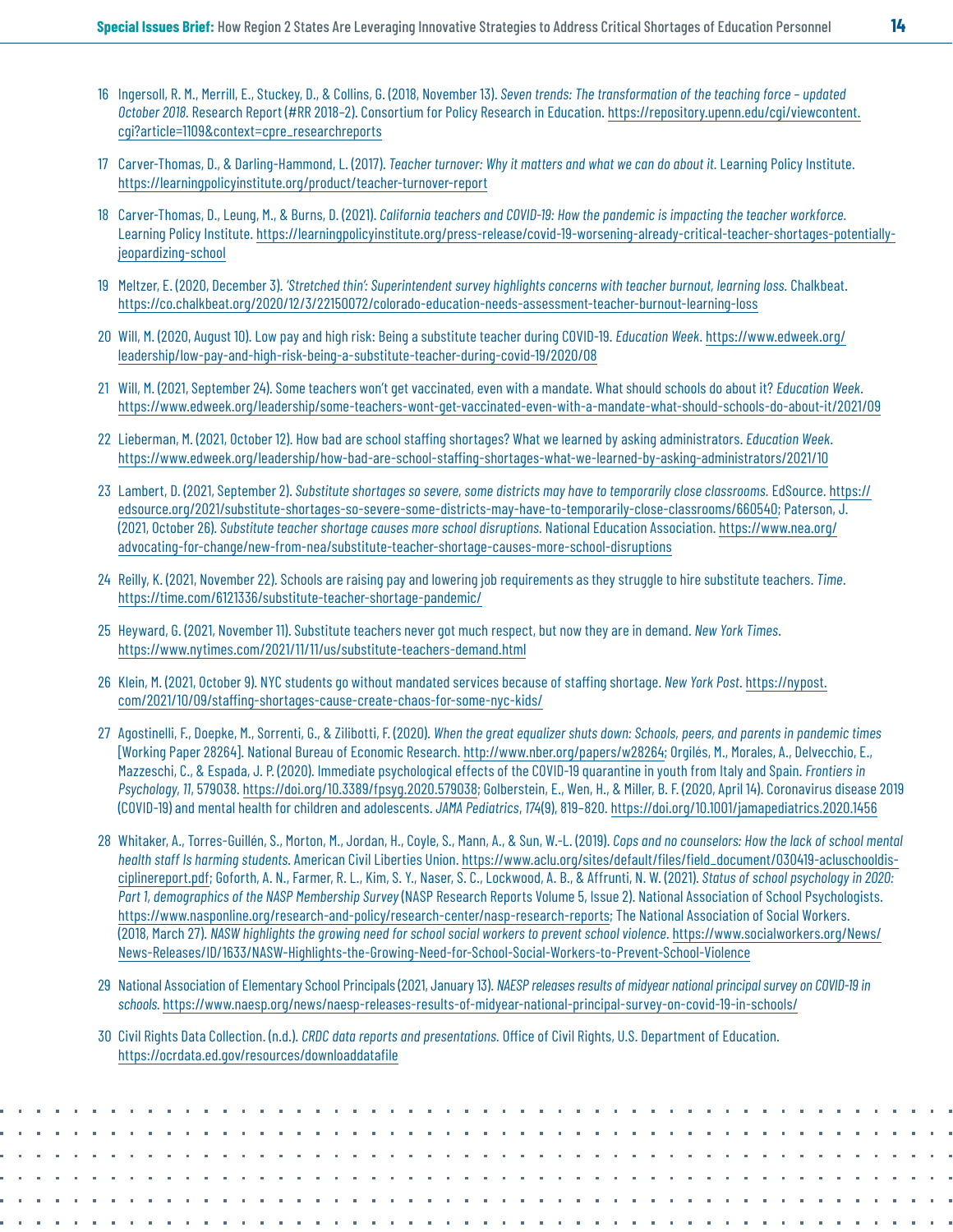- <span id="page-14-0"></span>[31](#page-2-0) Mooney, J. (2021, October 8). School nurses: We're now the "de facto health department." *NJ Spotlight News*. [https://www.njspotlightnews.](https://www.njspotlightnews.org/2021/10/covid-19-school-nurses-contact-tracing-pressure-help-support-federal-pandemic-relief/) [org/2021/10/covid-19-school-nurses-contact-tracing-pressure-help-support-federal-pandemic-relief/](https://www.njspotlightnews.org/2021/10/covid-19-school-nurses-contact-tracing-pressure-help-support-federal-pandemic-relief/)
- [32](#page-2-0) National Association of School Nurses. (n.d.). *Claim Your School*. [https://www.nasn.org/advocacy/claim-your-school#:~:text=NASN%20is%20ask](https://www.nasn.org/advocacy/claim-your-school#:~:text=NASN%20is%20asking%20all%20school,school(s)%20they%20serve.&text=NASN%20recommends%20students%20have%20daily,prepared%20registered%20nurse%20(RN))[ing%20all%20school,school\(s\)%20they%20serve.&text=NASN%20recommends%20students%20have%20daily,prepared%20registered%20](https://www.nasn.org/advocacy/claim-your-school#:~:text=NASN%20is%20asking%20all%20school,school(s)%20they%20serve.&text=NASN%20recommends%20students%20have%20daily,prepared%20registered%20nurse%20(RN)) [nurse%20\(RN\)](https://www.nasn.org/advocacy/claim-your-school#:~:text=NASN%20is%20asking%20all%20school,school(s)%20they%20serve.&text=NASN%20recommends%20students%20have%20daily,prepared%20registered%20nurse%20(RN))
- [33](#page-2-0) National Center for Education Statistics. (2020). *School nurses in U.S. public schools* [Data point]. [https://nces.ed.gov/pubsearch/pubsinfo.](https://nces.ed.gov/pubsearch/pubsinfo.asp?pubid=2020086) [asp?pubid=2020086](https://nces.ed.gov/pubsearch/pubsinfo.asp?pubid=2020086)
- [34](#page-2-0) Willgerodt, M. A., Brock, D. M., & Maughan, E. M. (2018). Public school nursing practice in the United States. *Journal of School Nursing*, *34*(3), 232–244.
- [35](#page-2-0) American Nurses Association. (2021, September 1). *ANA urges US Department of Health and Human Services to declare nurse staffing shortage a national crisis.* [https://www.nursingworld.org/news/news-releases/2021/ana-urges-us-department-of-health-and-human-services-to-declare-nurse](https://www.nursingworld.org/news/news-releases/2021/ana-urges-us-department-of-health-and-human-services-to-declare-nurse-staffing-shortage-a-national-crisis/)[staffing-shortage-a-national-crisis/](https://www.nursingworld.org/news/news-releases/2021/ana-urges-us-department-of-health-and-human-services-to-declare-nurse-staffing-shortage-a-national-crisis/)
- [36](#page-2-0) Howard, J. (2021, September 6). America's ongoing school nurses shortage turns dire: 'I don't know what the school year is going to bring.' *CNN Health*.<https://www.cnn.com/2021/09/06/health/school-nurses-shortage-covid-19-pandemic-wellness/index.html>
- [37](#page-2-0) Barnum, M. (2021, October 1). *Four reasons why schools are facing crippling shortages.* Chalkbeat. [https://www.chalkbeat.org/2021/10/1/22704879/](https://www.chalkbeat.org/2021/10/1/22704879/shortages-teachers-bus-drivers-schools-why-covid) [shortages-teachers-bus-drivers-schools-why-covid](https://www.chalkbeat.org/2021/10/1/22704879/shortages-teachers-bus-drivers-schools-why-covid); Heyward, G. (2021, October 1). Will the bus driver ever come? Or the substitute teacher or cafeteria worker? *The New York Times*. [https://www.nytimes.com/2021/09/16/us/school-shortages-bus-drivers-workers.](https://www.nytimes.com/2021/09/16/us/school-shortages-bus-drivers-workers.html) [html](https://www.nytimes.com/2021/09/16/us/school-shortages-bus-drivers-workers.html); Ujifusa, A. (2021, November 15). Here's how schools can use federal COVID aid to solve bus driver and other transportation woes. *Education Week*. [https://www.edweek.org/policy-politics/heres-how-schools-can-use-federal-covid-aid-to-solve-bus-driver-and-other](https://www.edweek.org/policy-politics/heres-how-schools-can-use-federal-covid-aid-to-solve-bus-driver-and-other-transportation-woes/2021/11?utm_source=nl&utm_medium=eml&utm_campaign=eu&M=64208862&U=&UUID=cc5d012890b9a16231a917f94b5b9732)[transportation-woes/2021/11?utm\\_source=nl&utm\\_medium=eml&utm\\_campaign=eu&M=64208862&U=&UUID=cc5d012890b9a16231a917f94](https://www.edweek.org/policy-politics/heres-how-schools-can-use-federal-covid-aid-to-solve-bus-driver-and-other-transportation-woes/2021/11?utm_source=nl&utm_medium=eml&utm_campaign=eu&M=64208862&U=&UUID=cc5d012890b9a16231a917f94b5b9732) [b5b9732](https://www.edweek.org/policy-politics/heres-how-schools-can-use-federal-covid-aid-to-solve-bus-driver-and-other-transportation-woes/2021/11?utm_source=nl&utm_medium=eml&utm_campaign=eu&M=64208862&U=&UUID=cc5d012890b9a16231a917f94b5b9732)
- [38](#page-2-0) National Association of State Directors of Pupil Transportation Services. (2021, August 31). *NAPT-NASDPTS-NSTA release findings of school bus driver shortage survey* [Press release].<https://www.nasdpts.org/news/10974409>
- [39](#page-2-0) U.S. Department of Education. (2022, January 4). *U.S. Department of Education announces joint temporary action with U.S. Department of Transportation to help address school bus driver labor shortage* [Press release]. [https://www.ed.gov/news/press-releases/](https://www.ed.gov/news/press-releases/us-department-education-announces-joint-temporary-action-us-department-transportation-help-address-school-bus-driver-labor-shortage) [us-department-education-announces-joint-temporary-action-us-department-transportation-help-address-school-bus-driver-labor-shortage](https://www.ed.gov/news/press-releases/us-department-education-announces-joint-temporary-action-us-department-transportation-help-address-school-bus-driver-labor-shortage)
- [40](#page-3-0) Elsen-Rooney, M. (2021, October 8). NYC schools for disabled students face staffing struggles. *NY Daily News*. [https://www.nydailynews.com/new](https://www.nydailynews.com/new-york/education/ny-staffing-strain-d75-schools-20211008-gkzpspa2njc2llvwqncsqc7phu-story.html)[york/education/ny-staffing-strain-d75-schools-20211008-gkzpspa2njc2llvwqncsqc7phu-story.html](https://www.nydailynews.com/new-york/education/ny-staffing-strain-d75-schools-20211008-gkzpspa2njc2llvwqncsqc7phu-story.html)
- [41](#page-3-0) Borg, L. (2021, September 7). Providence has experienced an exodus of teachers during the past two years. *The Providence Journal*. [https://www.](https://www.providencejournal.com/story/news/education/2021/09/07/providence-has-lost-more-than-350-teachers-over-last-two-years/5755012001/) [providencejournal.com/story/news/education/2021/09/07/providence-has-lost-more-than-350-teachers-over-last-two-years/5755012001/](https://www.providencejournal.com/story/news/education/2021/09/07/providence-has-lost-more-than-350-teachers-over-last-two-years/5755012001/); Machado, S. (2021, September 7). Nearly 10% of Providence teachers have left in 2021 amid staff shortages across RI. *WPRI*. [https://www.wpri.](https://www.wpri.com/target-12/nearly-10-of-providence-teachers-have-left-in-2021-amid-staff-shortages-across-ri/) [com/target-12/nearly-10-of-providence-teachers-have-left-in-2021-amid-staff-shortages-across-ri/](https://www.wpri.com/target-12/nearly-10-of-providence-teachers-have-left-in-2021-amid-staff-shortages-across-ri/)
- [42](#page-3-0) Turner, D. (2021, September 9). Providence students head back to class amid major teacher shortage. *ABC6 Rhode Island News*. [https://www.abc6.](https://www.abc6.com/providence-students-head-back-to-class-amid-major-teacher-shortage/) [com/providence-students-head-back-to-class-amid-major-teacher-shortage/](https://www.abc6.com/providence-students-head-back-to-class-amid-major-teacher-shortage/)
- [43](#page-3-0) The Office of Governor Ned Lamont. (2022, January 11). *Governor Lamont signs executive order on the reemployment of retired teachers to help address teacher shortage* [Press release]. Connecticut Official State Website. [https://portal.ct.gov/Office-of-the-Governor/News/](https://portal.ct.gov/Office-of-the-Governor/News/Press-Releases/2022/01-2022/Governor-Lamont-Signs-Executive-Order-on-the-Reemployment-of-Retired-Teachers) [Press-Releases/2022/01-2022/Governor-Lamont-Signs-Executive-Order-on-the-Reemployment-of-Retired-Teachers](https://portal.ct.gov/Office-of-the-Governor/News/Press-Releases/2022/01-2022/Governor-Lamont-Signs-Executive-Order-on-the-Reemployment-of-Retired-Teachers)
- [44](#page-3-0) Kayata, E. (2020, December 19). *'A real challenge': CT school districts struggle with substitute teacher shortage.* CT Insider. [https://www.ctinsider.](https://www.ctinsider.com/news/thehour/article/A-real-challenge-CT-school-districts-15816234.php) [com/news/thehour/article/A-real-challenge-CT-school-districts-15816234.php](https://www.ctinsider.com/news/thehour/article/A-real-challenge-CT-school-districts-15816234.php)
- [45](#page-3-0) Exec. Order No. 90. (December 1, 2020). Connecticut Official State Website. [https://portal.ct.gov/-/media/Office-of-the-Governor/Executive-](https://portal.ct.gov/-/media/Office-of-the-Governor/Executive-Orders/Lamont-Executive-Orders/Executive-Order-No-9O.pdf)[Orders/Lamont-Executive-Orders/Executive-Order-No-9O.pdf](https://portal.ct.gov/-/media/Office-of-the-Governor/Executive-Orders/Lamont-Executive-Orders/Executive-Order-No-9O.pdf)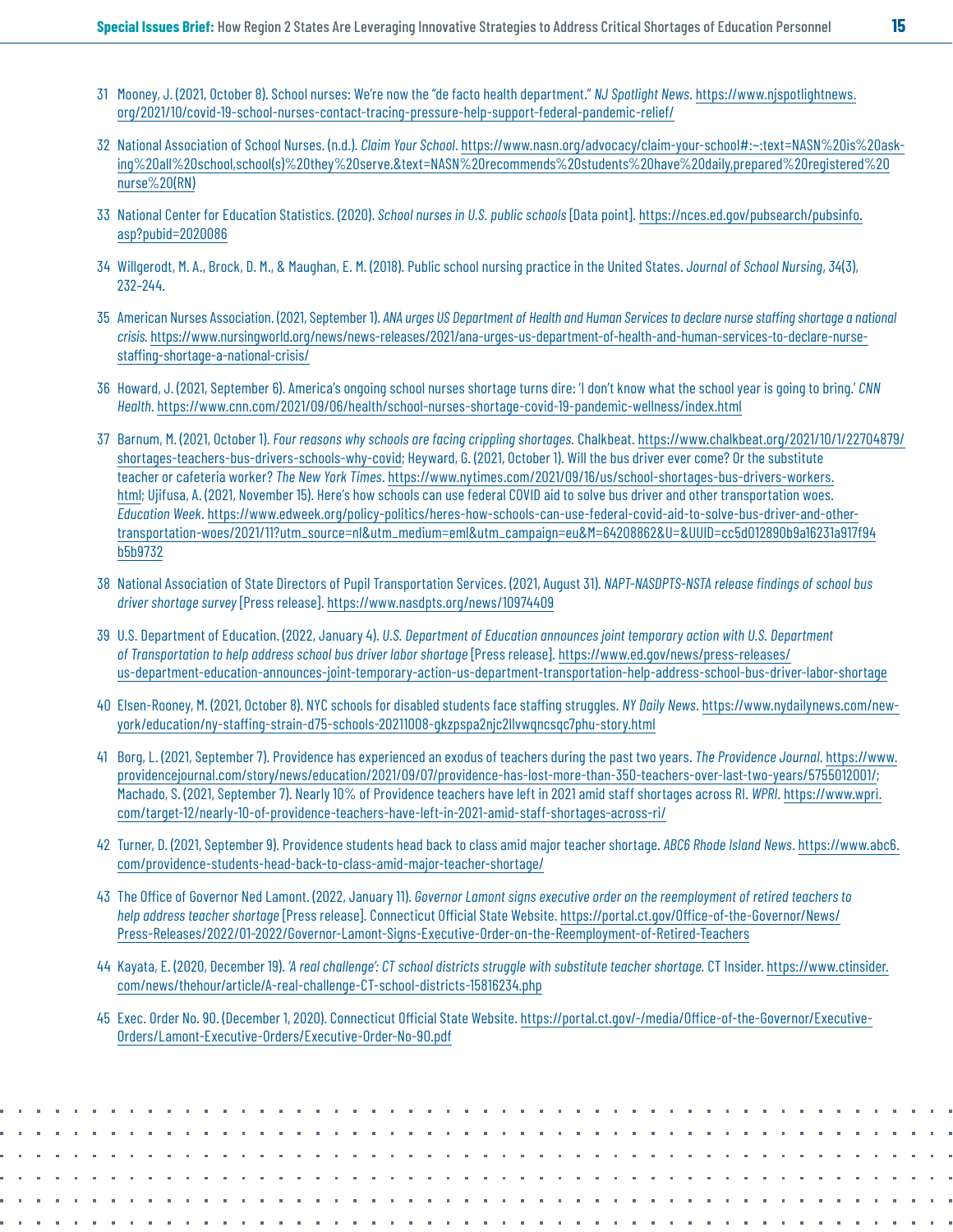- <span id="page-15-0"></span>[46](#page-3-0) New York State School Board Association. (n.d.). *Finding substitute teachers a challenge for New York school districts.* [https://www.nyssba.org/](https://www.nyssba.org/clientuploads/nyssba_pdf/Reports/substitute-teacher-shortage.pdf) [clientuploads/nyssba\\_pdf/Reports/substitute-teacher-shortage.pdf](https://www.nyssba.org/clientuploads/nyssba_pdf/Reports/substitute-teacher-shortage.pdf)
- [47](#page-3-0) The Office of Governor Ned Lamont. (2020, November 20). *Governor Lamont announces State Department of Education and Central Connecticut State University launch teacher pipeline college initiative* [Press release]. Connecticut Official State Website. [https://portal.ct.gov/Office-of-the-Governor/News/](https://portal.ct.gov/Office-of-the-Governor/News/Press-Releases/2020/11-2020/Governor-Lamont-Announces-Launch-of-Teacher-Pipeline-College-Initiative) [Press-Releases/2020/11-2020/Governor-Lamont-Announces-Launch-of-Teacher-Pipeline-College-Initiative](https://portal.ct.gov/Office-of-the-Governor/News/Press-Releases/2020/11-2020/Governor-Lamont-Announces-Launch-of-Teacher-Pipeline-College-Initiative)
- [48](#page-3-0) New York State Office of Governor Kathy Hochul. (2022, January 5). *Governor Hochul announces new investment in New York's students, teachers and schools* [Press release]. [https://www.governor.ny.gov/news/governor-hochul-announces-new-investment-new-yorks-students-teachers](https://www.governor.ny.gov/news/governor-hochul-announces-new-investment-new-yorks-students-teachers-and-schools)[and-schools](https://www.governor.ny.gov/news/governor-hochul-announces-new-investment-new-yorks-students-teachers-and-schools)
- [49](#page-3-0) The Associated Press. (2021, Jan 20). R.I. Governor signs order to alleviate substitute teacher shortage. *WWLP 22 News*. [https://www.wwlp.com/](https://www.wwlp.com/news/r-i-governor-signs-order-to-alleviate-substitute-teacher-shortage/) [news/r-i-governor-signs-order-to-alleviate-substitute-teacher-shortage/](https://www.wwlp.com/news/r-i-governor-signs-order-to-alleviate-substitute-teacher-shortage/); Exec. Order No. 21-96. (September 8, 2021,). *Increasing teaching and administrative staff capacity*. State of Rhode Island Governor Dan McKee.<https://governor.ri.gov/executive-orders/executive-order-21-96>; Exec. Order No. 21-121. (December 30, 2021). *Extension of Executive Order 21-96*. State of Rhode Island Governor Dan McKee. [https://governor.ri.gov/](https://governor.ri.gov/executive-orders/executive-order-21-121) [executive-orders/executive-order-21-121](https://governor.ri.gov/executive-orders/executive-order-21-121)
- [50](#page-3-0) Elsen-Rooney, M. (2021, April 27). NYC to add 500 new school social workers next fall. *NY Daily News*. [https://www.nydailynews.com/new-york/](https://www.nydailynews.com/new-york/education/ny-new-school-mental-health-workers-20210427-fym5625hd5e5lnrw7foxjtxopu-story.html) [education/ny-new-school-mental-health-workers-20210427-fym5625hd5e5lnrw7foxjtxopu-story.html](https://www.nydailynews.com/new-york/education/ny-new-school-mental-health-workers-20210427-fym5625hd5e5lnrw7foxjtxopu-story.html)
- [51](#page-3-0) Elsen-Rooney, M. (2021, September 9). NYC Education Dept. school social worker hiring spree sparks staffing crisis at mental health clinics. *NY Daily News*. [https://www.nydailynews.com/new-york/education/ny-school-social-worker-shortage-hiring-spree-20210909-elqui53gc5gijpz2am](https://www.nydailynews.com/new-york/education/ny-school-social-worker-shortage-hiring-spree-20210909-elqui53gc5gijpz2amicnrtkxe-story.html)[icnrtkxe-story.html](https://www.nydailynews.com/new-york/education/ny-school-social-worker-shortage-hiring-spree-20210909-elqui53gc5gijpz2amicnrtkxe-story.html)
- [52](#page-4-0) Heiser, P., Garruto, J., & Faustino, P. (2018). *Of sound mind: Do schools have enough mental health support staff to meet student need?* New York State School Board Association & NY Association of School Psychologists. [http://www.nyssba.org/clientuploads/nyssba\\_pdf/report-of-sound](http://www.nyssba.org/clientuploads/nyssba_pdf/report-of-sound-mind-120318.pdf)[mind-120318.pdf](http://www.nyssba.org/clientuploads/nyssba_pdf/report-of-sound-mind-120318.pdf)
- [53](#page-4-0) Connecticut State Department of Education. (2021). *Connecticut's state plan: American Rescue Plan (ARP) Elementary and Secondary School Emergency Relief Fund (ESSER): Reimagining schools to transform students' lives.* Office of Elementary and Secondary Education, U.S. Department of Education. <https://oese.ed.gov/files/2021/06/Connecticut-ARP-ESSER-State-Plan.pdf>
- [54](#page-4-0) State of Connecticut Board of Education. (2021, April 14). *Shortage area memo to superintendents.* Connecticut Official State Website. [https://portal.ct.gov/-/media/SDE/Digest/2020-21/ShortageAreaMemo\\_Superintendents\\_4\\_14\\_21-signed.pdf](https://portal.ct.gov/-/media/SDE/Digest/2020-21/ShortageAreaMemo_Superintendents_4_14_21-signed.pdf)
- [55](#page-4-0) Behavioral Health + Economics Network. (2018, September). *Connecticut's behavioral health workforce shortage*. [https://www.bhecon.org/wp](https://www.bhecon.org/wp-content/uploads/2018/09/CT-Behavioral-Health-Workforce-Fact-Sheet.Final_.pdf)[content/uploads/2018/09/CT-Behavioral-Health-Workforce-Fact-Sheet.Final\\_.pdf](https://www.bhecon.org/wp-content/uploads/2018/09/CT-Behavioral-Health-Workforce-Fact-Sheet.Final_.pdf)
- [56](#page-4-0) NBC New York. (2021, September 27). *Staff shortage shuts down cafeteria at Brooklyn school.* [https://www.nbcnewyork.com/news/local/](https://www.nbcnewyork.com/news/local/staff-shortage-shuts-down-cafeteria-at-brooklyn-school/3292819/) [staff-shortage-shuts-down-cafeteria-at-brooklyn-school/3292819/](https://www.nbcnewyork.com/news/local/staff-shortage-shuts-down-cafeteria-at-brooklyn-school/3292819/)
- [57](#page-4-0) Bamberger, C. (2021, October 10). *Some CT school districts face mealtime shortages.* CT Insider. [https://www.ctinsider.com/news/article/Some-CT](https://www.ctinsider.com/news/article/Some-CT-school-districts-face--shortages-16520386.php)school-districts-face-shortages-16520386.php
- [58](#page-4-0) McGirl, S. (2021, September 10). CT school bus driver shortage impacting students across CT. *NBC Connecticut*. [https://www.nbcconnecticut.com/](https://www.nbcconnecticut.com/news/local/ct-school-bus-driver-shortage-impacting-students-across-ct/2579575/) [news/local/ct-school-bus-driver-shortage-impacting-students-across-ct/2579575/](https://www.nbcconnecticut.com/news/local/ct-school-bus-driver-shortage-impacting-students-across-ct/2579575/)
- [59](#page-4-0) Borg, L. (2021, October 8). Where's my school bus? Schools all around RI are struggling with a bus driver shortage. *The Providence Journal*. [https://www.providencejournal.com/story/news/education/2021/10/08/wheres-my-school-bus-bus-driver-shortage-impacts-felt-around](https://www.providencejournal.com/story/news/education/2021/10/08/wheres-my-school-bus-bus-driver-shortage-impacts-felt-around- ri-first-student/6020918001/)[ri-first-student/6020918001/](https://www.providencejournal.com/story/news/education/2021/10/08/wheres-my-school-bus-bus-driver-shortage-impacts-felt-around- ri-first-student/6020918001/)
- [60](#page-4-0) Otte, E. (2021, June 16). Wave of teaching hires challenges Connecticut's job market. *The Connecticut Examiner*. [https://ctexaminer.](https://ctexaminer.com/2021/06/16/wave-of-teaching-hires-challenges-connecticuts-job-market/) [com/2021/06/16/wave-of-teaching-hires-challenges-connecticuts-job-market/](https://ctexaminer.com/2021/06/16/wave-of-teaching-hires-challenges-connecticuts-job-market/)
- [61](#page-4-0) NBC Connecticut. (2021, November 2). *State task force working to address school bus driver shortage.* [https://www.nbcconnecticut.com/news/](https://www.nbcconnecticut.com/news/local/state-task-force-working-to-address-school-bus-driver-shortage/2633637/) [local/state-task-force-working-to-address-school-bus-driver-shortage/2633637/](https://www.nbcconnecticut.com/news/local/state-task-force-working-to-address-school-bus-driver-shortage/2633637/)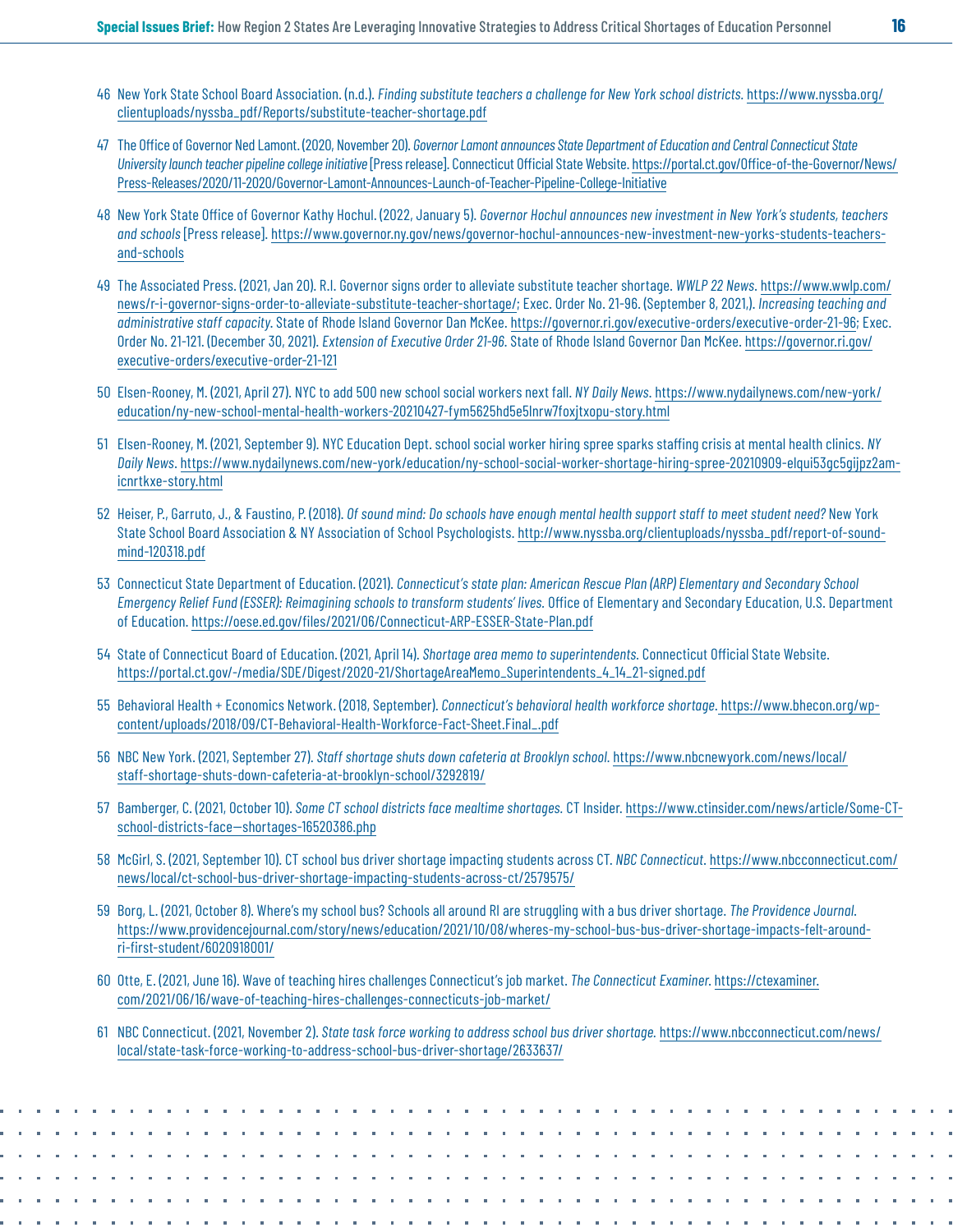- <span id="page-16-0"></span>[62](#page-4-0) NYC Health + Hospitals. (2020, October 22). *Mayor de Blasio, First Lady Chirlane McCray and Taskforce on Racial Inclusion and Equity announce expansion of mental health supports for students in neighborhoods hardest hit by COVID-19* [Press release]. [https://www.nychealthandhospitals.](https://www.nychealthandhospitals.org/pressrelease/mental-health-services-expanded-for-students-in-areas-hardest-hit-by-covid-19/) [org/pressrelease/mental-health-services-expanded-for-students-in-areas-hardest-hit-by-covid-19/](https://www.nychealthandhospitals.org/pressrelease/mental-health-services-expanded-for-students-in-areas-hardest-hit-by-covid-19/)
- [63](#page-4-0) Rhode Island Department of Education. (2018, November 27). *Revised regulations governing the certification of educators in Rhode Island.*  [https://media.ride.ri.gov/BOE/CESE/112718%20Meeting/Encl5a\\_Certification\\_of\\_Educators.pdf](https://media.ride.ri.gov/BOE/CESE/112718%20Meeting/Encl5a_Certification_of_Educators.pdf)
- [64](#page-5-0) Chambers, D., Krausen, K., & Willis, J. (2021). *Adapting a cardinal rule of finance: Five strategies for using one-time federal funding on school staffing*. WestEd. [https://www.wested.org/wp-content/uploads/2021/06/Brief-2\\_06-21-2021\\_Federal-COVID-Relief-Aid.pdf](https://www.wested.org/wp-content/uploads/2021/06/Brief-2_06-21-2021_Federal-COVID-Relief-Aid.pdf)
- [65](#page-5-0) Blair, J. (2003, January 29). Job sharing: Appealing for teachers. *Education Week*. [https://www.edweek.org/leadership/job-sharing-appealing](https://www.edweek.org/leadership/job-sharing-appealing-for-teachers/2003/01)[for-teachers/2003/01](https://www.edweek.org/leadership/job-sharing-appealing-for-teachers/2003/01)
- [66](#page-6-0) Jordan, P. W., & DiMarco, B. (2022, January 4). *National, regional trends in educators' Covid-relief spending*. FutureEd. [https://www.future-ed.org/](https://www.future-ed.org/national-reading-trends-covid-relief-spending/?mc_cid=39a3525015&mc_eid=1160aa8e9a) [national-reading-trends-covid-relief-spending/?mc\\_cid=39a3525015&mc\\_eid=1160aa8e9a](https://www.future-ed.org/national-reading-trends-covid-relief-spending/?mc_cid=39a3525015&mc_eid=1160aa8e9a)
- [67](#page-6-0) Sabes, A. (2021, November 11). Missouri school district hires its own students to ease labor shortage crunch. *Fox Business*. [https://www.foxbusi](https://www.foxbusiness.com/economy/missouri-school-district-hires-its-own-students-to-ease-labor-shortage-crunch)[ness.com/economy/missouri-school-district-hires-its-own-students-to-ease-labor-shortage-crunch](https://www.foxbusiness.com/economy/missouri-school-district-hires-its-own-students-to-ease-labor-shortage-crunch)
- [68](#page-7-0) State of Connecticut Board of Education. (2021, April 14). *Shortage area memo to superintendents*. Connecticut Official State Website. [https://portal.ct.gov/-/media/SDE/Digest/2020-21/ShortageAreaMemo\\_Superintendents\\_4\\_14\\_21-signed.pdf](https://portal.ct.gov/-/media/SDE/Digest/2020-21/ShortageAreaMemo_Superintendents_4_14_21-signed.pdf)
- [69](#page-7-0) Gais, T., Backstrom, B., Frank, J., & Wagner, A. (2019). *The state of the Connecticut teacher workforce*. Rockefeller Institute of Government. [https://](ttps://edsight.ct.gov/relatedreports/State%20of%20the%20Connecticut%20Teacher%20Workforce%20-%20Teacher%20Table%20Report.pdf) [edsight.ct.gov/relatedreports/State%20of%20the%20Connecticut%20Teacher%20Workforce%20-%20Teacher%20Table%20Report.pd](ttps://edsight.ct.gov/relatedreports/State%20of%20the%20Connecticut%20Teacher%20Workforce%20-%20Teacher%20Table%20Report.pdf)f
- [70](#page-7-0) Margolfo, K. (2020, March 10). Minority teacher recruitment: Educators ethnicity not in line with Connecticut's diverse student population. *News8*. <https://www.wtnh.com/minorityteacherrecruitment/educators-ethnicity-not-in-line-with-connecticuts-diverse-student-population/>
- [71](#page-7-0) Connecticut Department of Education. (2021, May 4). *Governor Lamont announces Connecticut exceeds five year goal for increasing the diversity of the educator workforce* [Press release]. Connecticut Official State Website. [https://portal.ct.gov/SDE/Press-Room/Press-Releases/2021/](https://portal.ct.gov/SDE/Press-Room/Press-Releases/2021/Connecticut-Exceeds-Five-Year-Goal-for-Increasing-the-Diversity-of-the-Educator-Workforce) [Connecticut-Exceeds-Five-Year-Goal-for-Increasing-the-Diversity-of-the-Educator-Workforce](https://portal.ct.gov/SDE/Press-Room/Press-Releases/2021/Connecticut-Exceeds-Five-Year-Goal-for-Increasing-the-Diversity-of-the-Educator-Workforce)
- [72](#page-7-0) TEACH Connecticut Team. (n.d.). *Announcing TEACH Connecticut*. TEACH Connecticut. [https://connecticut.teach.org/articles/](https://connecticut.teach.org/articles/announcing-teach-connecticut) [announcing-teach-connecticut](https://connecticut.teach.org/articles/announcing-teach-connecticut)
- [73](#page-7-0) The Office of Governor Ned Lamont. (2020, October 6). *Governor Lamont announces expansion of program encouraging Connecticut high school students to become teachers* [Press release]. Connecticut Official State Website. [https://portal.ct.gov/Office-of-the-Governor/News/](https://portal.ct.gov/Office-of-the-Governor/News/Press-Releases/2020/10-2020/Governor-Lamont-Announces-Expansion-of-Program-Encouraging-High-School-Students-To-Become-Teachers) [Press-Releases/2020/10-2020/Governor-Lamont-Announces-Expansion-of-Program-Encouraging-High-School-Students-To-Become-Teachers](https://portal.ct.gov/Office-of-the-Governor/News/Press-Releases/2020/10-2020/Governor-Lamont-Announces-Expansion-of-Program-Encouraging-High-School-Students-To-Become-Teachers)
- [74](#page-7-0) The Office of Governor Ned Lamont. (2020, November 20). *Governor Lamont announces State Department of Education and Central Connecticut State University launch teacher pipeline college initiative* [Press release]. Connecticut Official State Website. [https://portal.ct.gov/](https://portal.ct.gov/Office-of-the-Governor/News/Press-Releases/2020/11-2020/Governor-Lamont-Announces-Launch-of-Teacher-Pipeline-College-Initiative) [Office-of-the-Governor/News/Press-Releases/2020/11-2020/Governor-Lamont-Announces-Launch-of-Teacher-Pipeline-College-Initiative](https://portal.ct.gov/Office-of-the-Governor/News/Press-Releases/2020/11-2020/Governor-Lamont-Announces-Launch-of-Teacher-Pipeline-College-Initiative)
- [75](#page-7-0) Leavenworth, J., & Stacom, D. (2021, November 29). Shortage of substitute teachers compounding stress at Connecticut schools. *Hartford Courant*. [https://www.courant.com/news/connecticut/hc-news-ct-substitute-teacher-shortage-20211129-l5tqjzexxnhstmy4bb3tkfzury-story.](https://www.courant.com/news/connecticut/hc-news-ct-substitute-teacher-shortage-20211129-l5tqjzexxnhstmy4bb3tkfzury-story.html) [html](https://www.courant.com/news/connecticut/hc-news-ct-substitute-teacher-shortage-20211129-l5tqjzexxnhstmy4bb3tkfzury-story.html); Eyewitness News. (2021, December 2). VIDEO: Substitute teacher shortages forces districts to call on alums. *Channel 3*.
- [76](#page-7-0) The Connecticut Education Association. (2021, December 2). *CEA President: Substitute teacher shortage exacerbating stress in schools.* <https://cea.org/cea-president-substitute-teacher-shortage-exacerbating-stress-in-schools/>
- [77](#page-7-0) Exec. Order No. 90. (December 1, 2020). Connecticut Official State Website. [https://portal.ct.gov/-/media/Office-of-the-Governor/Executive-](https://portal.ct.gov/-/media/Office-of-the-Governor/Executive-Orders/Lamont-Executive-Orders/Executive-Order-No-9O.pdf)[Orders/Lamont-Executive-Orders/Executive-Order-No-9O.pdf](https://portal.ct.gov/-/media/Office-of-the-Governor/Executive-Orders/Lamont-Executive-Orders/Executive-Order-No-9O.pdf)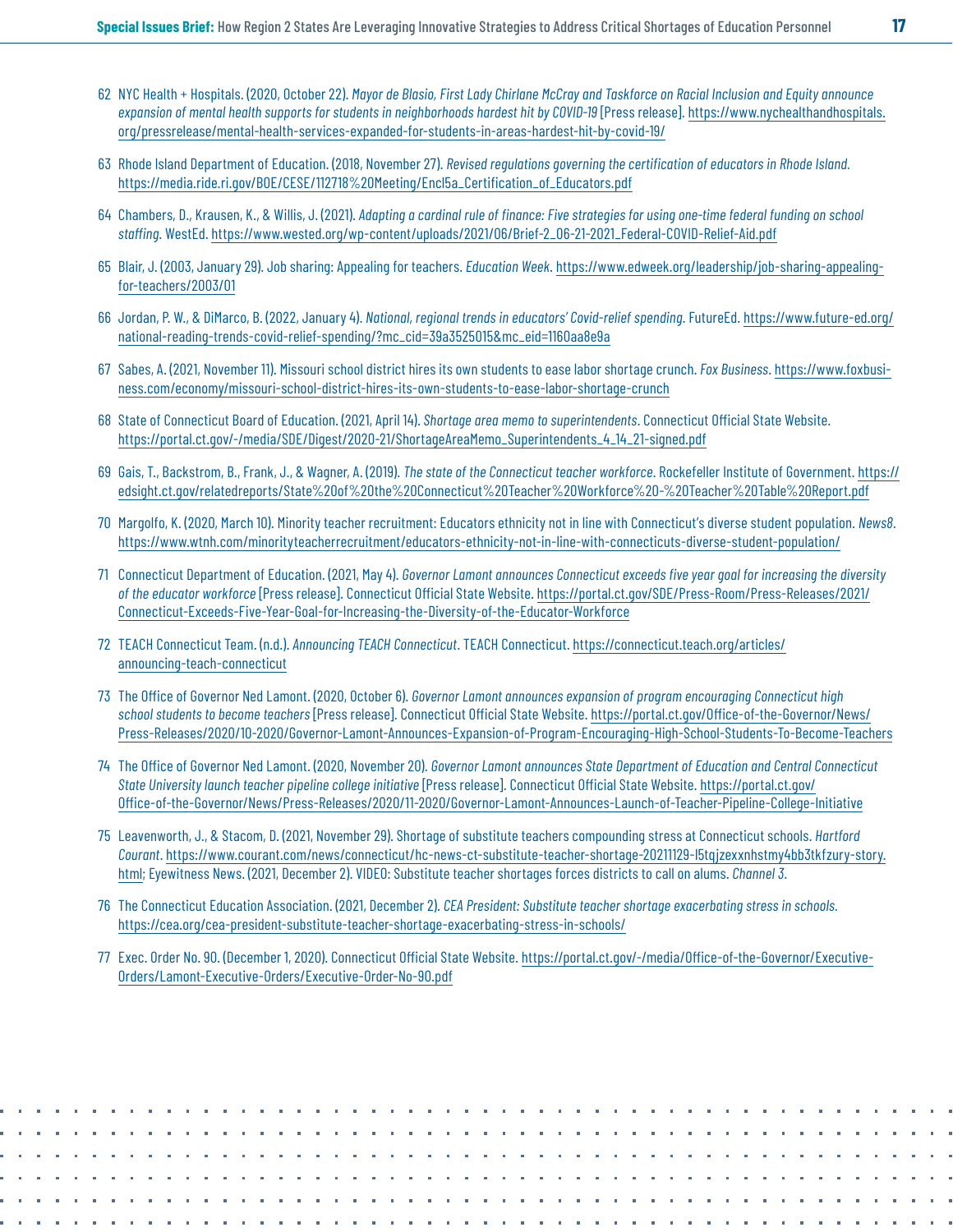- <span id="page-17-0"></span>[78](#page-7-0) Shelly, B. (2021, February 27). Schools face a substitute teacher crisis. These districts are getting creative to fix it. *NBC News*. h[ttps://www.nbc](ttps://www.nbcnews.com/news/education/schools-face-substitute-teacher-crisis-these-districts-are-getting-creative-n1258898)[news.com/news/education/schools-face-substitute-teacher-crisis-these-districts-are-getting-creative-n1258898](ttps://www.nbcnews.com/news/education/schools-face-substitute-teacher-crisis-these-districts-are-getting-creative-n1258898); Massaro, M. (2020, December 1). Cheshire School tapping young volunteers to fill substitute teaching void. *NBC Connecticut*. [https://www.nbcconnecticut.com/news/local/](https://www.nbcconnecticut.com/news/local/cheshire-school-tapping-young-volunteers-to-fill-substitute-teaching-void/2373931/) [cheshire-school-tapping-young-volunteers-to-fill-substitute-teaching-void/2373931/](https://www.nbcconnecticut.com/news/local/cheshire-school-tapping-young-volunteers-to-fill-substitute-teaching-void/2373931/)
- [79](#page-8-0) State of Connecticut Board of Education. (2021, April 14). *Shortage area memo to superintendents*. Connecticut Official State Website. [https://portal.ct.gov/-/media/SDE/Digest/2020-21/ShortageAreaMemo\\_Superintendents\\_4\\_14\\_21-signed.pdf](https://portal.ct.gov/-/media/SDE/Digest/2020-21/ShortageAreaMemo_Superintendents_4_14_21-signed.pdf)
- [80](#page-8-0) Connecticut REAP. (n.d.). *Instructional support job listings*. Retrieved December 1, 2021, from [https://www.ctreap.net/jobsrch.](https://www.ctreap.net/jobsrch.php?srch=200&position=280) [php?srch=200&position=280](https://www.ctreap.net/jobsrch.php?srch=200&position=280)
- [81](#page-8-0) Stuart, C. (2021, September 3). New Britain schools focus on mental health in welcoming back students. *NBC Connecticut*. <https://www.nbcconnecticut.com/news/local/new-britain-schools-focus-on-mental-health-in-welcoming-back-students/2575323/>
- [82](#page-8-0) Community Mental Health Affiliates, Inc. (n.d.). *About us*.<https://www.cmhacc.org/about>
- [83](#page-8-0) McGirl, S. (2021, September 10). CT school bus driver shortage impacting students across CT. *NBC Connecticut*. [https://www.nbcconnecticut.com/](https://www.nbcconnecticut.com/news/local/ct-school-bus-driver-shortage-impacting-students-across-ct/2579575/) [news/local/ct-school-bus-driver-shortage-impacting-students-across-ct/2579575/](https://www.nbcconnecticut.com/news/local/ct-school-bus-driver-shortage-impacting-students-across-ct/2579575/)
- [84](#page-8-0) NBC Connecticut. (2021, November 2). *State task force working to address school bus driver shortage*. [https://www.nbcconnecticut.com/news/](https://www.nbcconnecticut.com/news/local/state-task-force-working-to-address-school-bus-driver-shortage/2633637/) [local/state-task-force-working-to-address-school-bus-driver-shortage/2633637/](https://www.nbcconnecticut.com/news/local/state-task-force-working-to-address-school-bus-driver-shortage/2633637/)
- [85](#page-8-0) U.S. Department of Education. (n.d.). *Teacher shortage areas*. <https://tsa.ed.gov/#/reports>
- [86](#page-8-0) New York State Educational Conference Board. (2020, February 20). *Educational Conference Board to outline state budget and teacher shortage recommendations at legislative briefing Friday*. <https://www.nysut.org/news/2020/february/media-release-ecb>
- [87](#page-8-0) New York State Education Department. (2019). *Educator diversity report—Submitted to the Governor and Legislature of the State of New York*. <http://www.nysed.gov/common/nysed/files/programs/educator-quality/educator-diversity-report-december-2019.pdf>
- [88](#page-8-0) New York State Education Department. (2021). *New York State Education Department American Rescue Plan (ARP) Elementary and Secondary School Emergency Relief (ESSER) State Plan* [Approved on OESE website]. <https://oese.ed.gov/files/2021/08/New-York-ARP-ESSER-State-Plan-Final.pdf>
- [89](#page-8-0) New York State Office of Governor Kathy Hochul. (2022, January 5). *Governor Hochul announces new investment in New York's students, teachers and schools* [Press release]. [https://www.governor.ny.gov/news/governor-hochul-announces-new-investment-new-yorks-students-teachers](https://www.governor.ny.gov/news/governor-hochul-announces-new-investment-new-yorks-students-teachers-and-schools)[and-schools](https://www.governor.ny.gov/news/governor-hochul-announces-new-investment-new-yorks-students-teachers-and-schools)
- [90](#page-9-0) New York State Education Department. (n.d.). *My brother's keeper teacher opportunity corps II*. [http://www.nysed.gov/mbk/](http://www.nysed.gov/mbk/my-brothers-keeper-teacher-opportunity-corps-ii) [my-brothers-keeper-teacher-opportunity-corps-ii](http://www.nysed.gov/mbk/my-brothers-keeper-teacher-opportunity-corps-ii)
- [91](#page-9-0) New York State Education Department . (n.d.). *Announcement of funding opportunity RFP #: GC19-009: Teacher diversity pipeline pilot.*  <https://www.p12.nysed.gov/funding/2019-teacher-diversity-pipeline-pilot/home.html>
- [92](#page-9-0) New York State Education Department. (n.d.). *Teachers of tomorrow*.<http://www.nysed.gov/postsecondary-services/teachers-tomorrow>
- [93](#page-9-0) NYC Men Teach. (n.d.). *Our mission*.<https://nycmenteach.org/our-mission/>
- [94](#page-9-0) Niemi, R. (2021, September 13). Substitute teacher shortage affecting school districts in Rochester, statewide. *Spectrum News 1*. [https://spectrum](https://spectrumlocalnews.com/nys/rochester/news/2021/09/13/substitute-teacher-shortage-affecting-rochester--new-york-school-districts-)[localnews.com/nys/rochester/news/2021/09/13/substitute-teacher-shortage-affecting-rochester--new-york-school-districts-](https://spectrumlocalnews.com/nys/rochester/news/2021/09/13/substitute-teacher-shortage-affecting-rochester--new-york-school-districts-)
- [95](#page-9-0) Raskin, S. (2021, October 3). Nearly 3,700 substitute teachers needed in NYC ahead of vaccine deadline. *New York Post*. [https://nypost.](https://nypost.com/2021/10/03/3700-nyc-substitute-teachers-needed-ahead-of-covid-vaccine-deadline/) [com/2021/10/03/3700-nyc-substitute-teachers-needed-ahead-of-covid-vaccine-deadline/](https://nypost.com/2021/10/03/3700-nyc-substitute-teachers-needed-ahead-of-covid-vaccine-deadline/)
- [96](#page-9-0) Office of Teaching Initiatives. (2020, July 14). *COVID-19 update: Substitute teaching flexibility*. New York State Education Department. [http://www.highered.nysed.gov/tcert/news/newsitem071420\\_substitute-teaching.html](http://www.highered.nysed.gov/tcert/news/newsitem071420_substitute-teaching.html)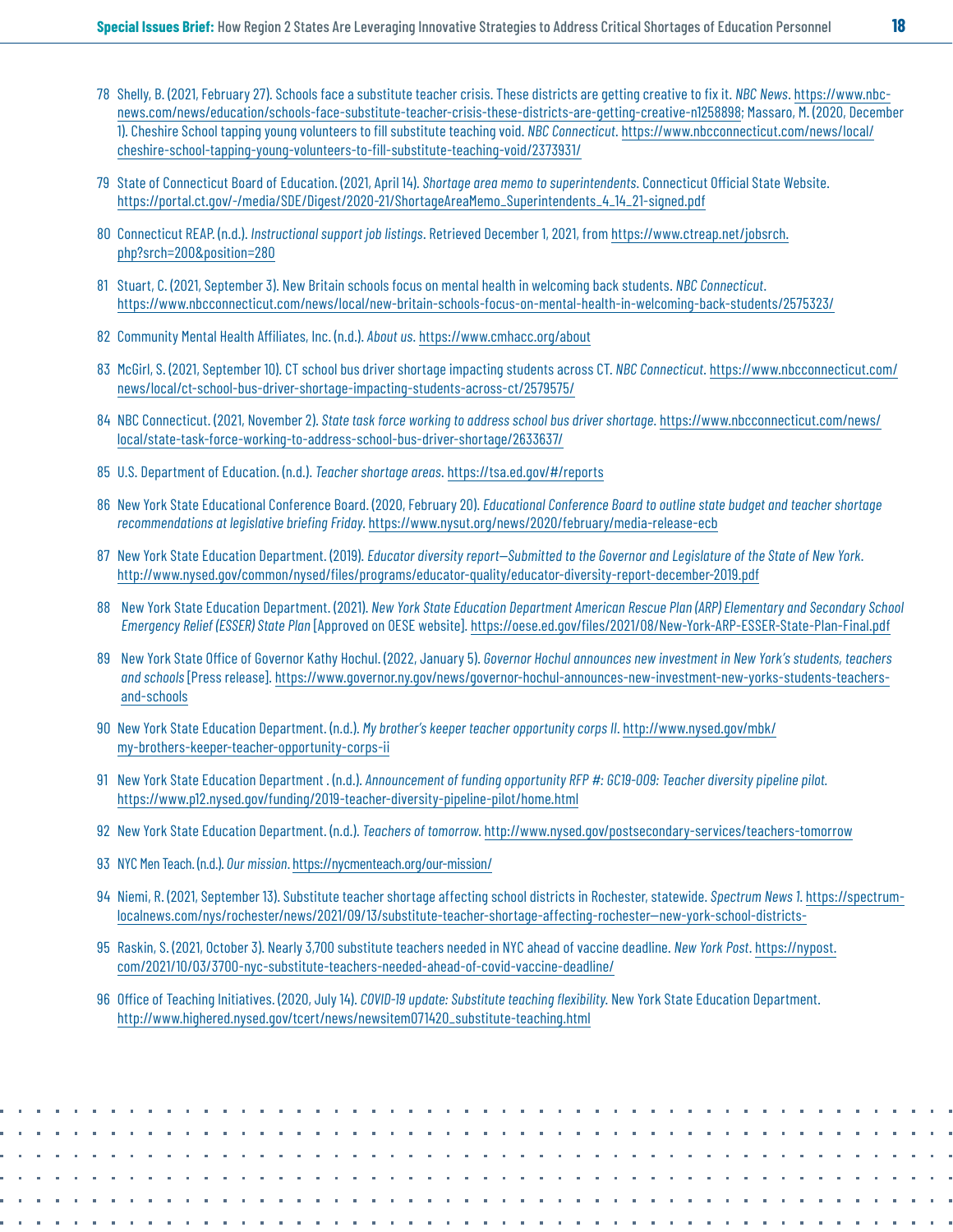- <span id="page-18-0"></span>[97](#page-9-0) Savitch-Lew, A. (2021, June 29). *NYC is expanding resources for students' mental health. But is it enough?* CityLimits. <https://citylimits.org/2021/06/29/nyc-is-expanding-resources-for-students-mental-health-but-is-it-enough/>
- [98](#page-9-0) Elsen-Rooney, M. (2021, September 9). NYC Education Dept. school social worker hiring spree sparks staffing crisis at mental health clinics. *NY Daily News*. [https://www.nydailynews.com/new-york/education/ny-school-social-worker-shortage-hiring-spree-20210909-elqui53gc5gijpz2am](https://www.nydailynews.com/new-york/education/ny-school-social-worker-shortage-hiring-spree-20210909-elqui53gc5gijpz2amicnrtkxe-story.html)[icnrtkxe-story.html](https://www.nydailynews.com/new-york/education/ny-school-social-worker-shortage-hiring-spree-20210909-elqui53gc5gijpz2amicnrtkxe-story.html)
- [99](#page-9-0) Sullivan, A. (2021, October 4). New York State Office of Mental Health enhances recruitment efforts to address workforce shortages. *Behavioral Health News*. https://behavioralhealthnews.org/new-york-state-office-of-mental-health-enhances-recruitment-efforts-to-address-workforce-shortages/
- [100](#page-9-0) NYC Health + Hospitals. (2020, October 22). *Mayor de Blasio, First Lady Chirlane McCray and Taskforce on Racial Inclusion and Equity announce expansion of mental health supports for students in neighborhoods hardest hit by COVID-19* [Press release]. [https://www.nychealthandhospitals.](https://www.nychealthandhospitals.org/pressrelease/mental-health-services-expanded-for-students-in-areas-hardest-hit-by-covid-19/) [org/pressrelease/mental-health-services-expanded-for-students-in-areas-hardest-hit-by-covid-19/](https://www.nychealthandhospitals.org/pressrelease/mental-health-services-expanded-for-students-in-areas-hardest-hit-by-covid-19/)
- [101](#page-10-0) McKay, M. (2021, September 8). Growing school bus driver shortage across New York as school year begins. *Spectrum News*. [https://www.ny1.com/](https://www.ny1.com/nyc/all-boroughs/politics/2021/09/08/growing-school-bus-driver-shortage-across-ny) [nyc/all-boroughs/politics/2021/09/08/growing-school-bus-driver-shortage-across-ny](https://www.ny1.com/nyc/all-boroughs/politics/2021/09/08/growing-school-bus-driver-shortage-across-ny)
- [102](#page-10-0) Wright, A. (2021, October 13). *Bus driver shortage stresses rural school districts*. Arcamax. [https://www.arcamax.com/currentnews/](https://www.arcamax.com/currentnews/newsheadlines/s-2579338?fs) [newsheadlines/s-2579338?fs](https://www.arcamax.com/currentnews/newsheadlines/s-2579338?fs)
- [103](#page-10-0) Rhode Island Department of Education. (2021). *State plan for the American Rescue Plan Elementary and Secondary School Emergency Relief Fund* [Approved on OESE website]. <https://oese.ed.gov/files/2021/07/Rhode-Island-ARP-ESSER-State-Plan-Final.pdf>
- [104](#page-10-0) Associated Press. (2021, April 26). Providence schools get \$3M grant to boost teacher diversity. *U.S. News & World Report*. <https://www.usnews.com/news/best-states/rhode-island/articles/2021-04-26/providence-schools-get-3m-grant-to-boost-teacher-diversity>
- [105](#page-10-0) The Praxis test is an important component in Rhode Island's licensure and certification process to evaluate educators' knowledge of content, pedagogy, and instructional skills for the classroom. To qualify for certification, candidates must pass the Praxis test for their certification area and satisfy other criteria.
- [106](#page-10-0) The Associated Press. (2021, Jan 20). R.I. Governor signs order to alleviate substitute teacher shortage. *WWLP 22 News*. [https://www.wwlp.com/](https://www.wwlp.com/news/r-i-governor-signs-order-to-alleviate-substitute-teacher-shortage/) [news/r-i-governor-signs-order-to-alleviate-substitute-teacher-shortage](https://www.wwlp.com/news/r-i-governor-signs-order-to-alleviate-substitute-teacher-shortage/)/; Exec. Order No. 21-96. (September 8, 2021). *Increasing teaching and administrative staff capacity*. State of Rhode Island Governor Dan McKee. <https://governor.ri.gov/executive-orders/executive-order-21-96>; Exec. Order No. 21-121. (December 30, 2021). *Extension of Executive Order 21-96*. State of Rhode Island Governor Dan McKee. [https://governor.ri.gov/](https://governor.ri.gov/executive-orders/executive-order-21-121) [executive-orders/executive-order-21-121](https://governor.ri.gov/executive-orders/executive-order-21-121)
- [107](#page-10-0) Lehrer-Small, A. (2021, April 12). *Inside the 'TA to BA' Educator Fellowship: How one Rhode Island initiative is elevating experienced paraprofessionals — and creating a more diverse teacher force*. The 74. [https://www.the74million.org/article/inside-the-ta-to-ba-educator-fellowship-how-one](https://www.the74million.org/article/inside-the-ta-to-ba-educator-fellowship-how-one-rhode-island-initiative-is-elevating-experienced-paraprofessionals-and-creating-a-more-diverse-teacher-force/)[rhode-island-initiative-is-elevating-experienced-paraprofessionals-and-creating-a-more-diverse-teacher-force/](https://www.the74million.org/article/inside-the-ta-to-ba-educator-fellowship-how-one-rhode-island-initiative-is-elevating-experienced-paraprofessionals-and-creating-a-more-diverse-teacher-force/)
- [108](#page-10-0) Sheffey, A. (2021, April 26). A Rhode Island program will pay off up to \$25,000 in student loans for teachers of color. *Business Insider*. <https://www.businessinsider.com/student-loans-teachers-of-color-providence-rhode-island-25000-debt-2021-4>
- [109](#page-10-0) Machado, S. (2020, February 24). RI taxpayers, students paying the price for substitute teacher shortage. *WPRI.com12*. <https://www.wpri.com/target-12/ri-taxpayers-students-paying-the-price-for-substitute-teacher-shortage/>
- [110](#page-10-0) Machado, S. (2020, October 8). RI pushing to recruit substitutes as teacher quarantines cause schools to go remote. *WPRI.com12*. [https://www.](https://www.wpri.com/health/coronavirus/school-updates/ri-pushing-to-recruit-substitutes-as-teacher-quarantines-cause-schools-to-go-remote/) [wpri.com/health/coronavirus/school-updates/ri-pushing-to-recruit-substitutes-as-teacher-quarantines-cause-schools-to-go-remote/](https://www.wpri.com/health/coronavirus/school-updates/ri-pushing-to-recruit-substitutes-as-teacher-quarantines-cause-schools-to-go-remote/)
- [111](#page-11-0) Borg, L. (2020, November 8). A new group of RI substitute teachers hope to make a difference. *The Providence Journal*. [https://www.providence](https://www.providencejournal.com/story/news/education/2020/11/08/new-ri-program-fast-tracks-substitute-teachers-training/6112955002/)[journal.com/story/news/education/2020/11/08/new-ri-program-fast-tracks-substitute-teachers-training/6112955002/](https://www.providencejournal.com/story/news/education/2020/11/08/new-ri-program-fast-tracks-substitute-teachers-training/6112955002/)
- [112](#page-11-0) Heubeck, E. (2021, September 2). This district built a better, more reliable supply of substitute teachers. Here's how. *Education Week*. <https://www.edweek.org/leadership/this-district-built-a-better-more-reliable-supply-of-substitute-teachers-heres-how/2021/09>
- [113](#page-11-0) Davis, K. (2021, August 27). School nurses in high demand as students return to classrooms. *NBC 10 News.* <https://turnto10.com/news/back-to-school-2021/school-nurses-in-demand-as-new-school-year-approaches>